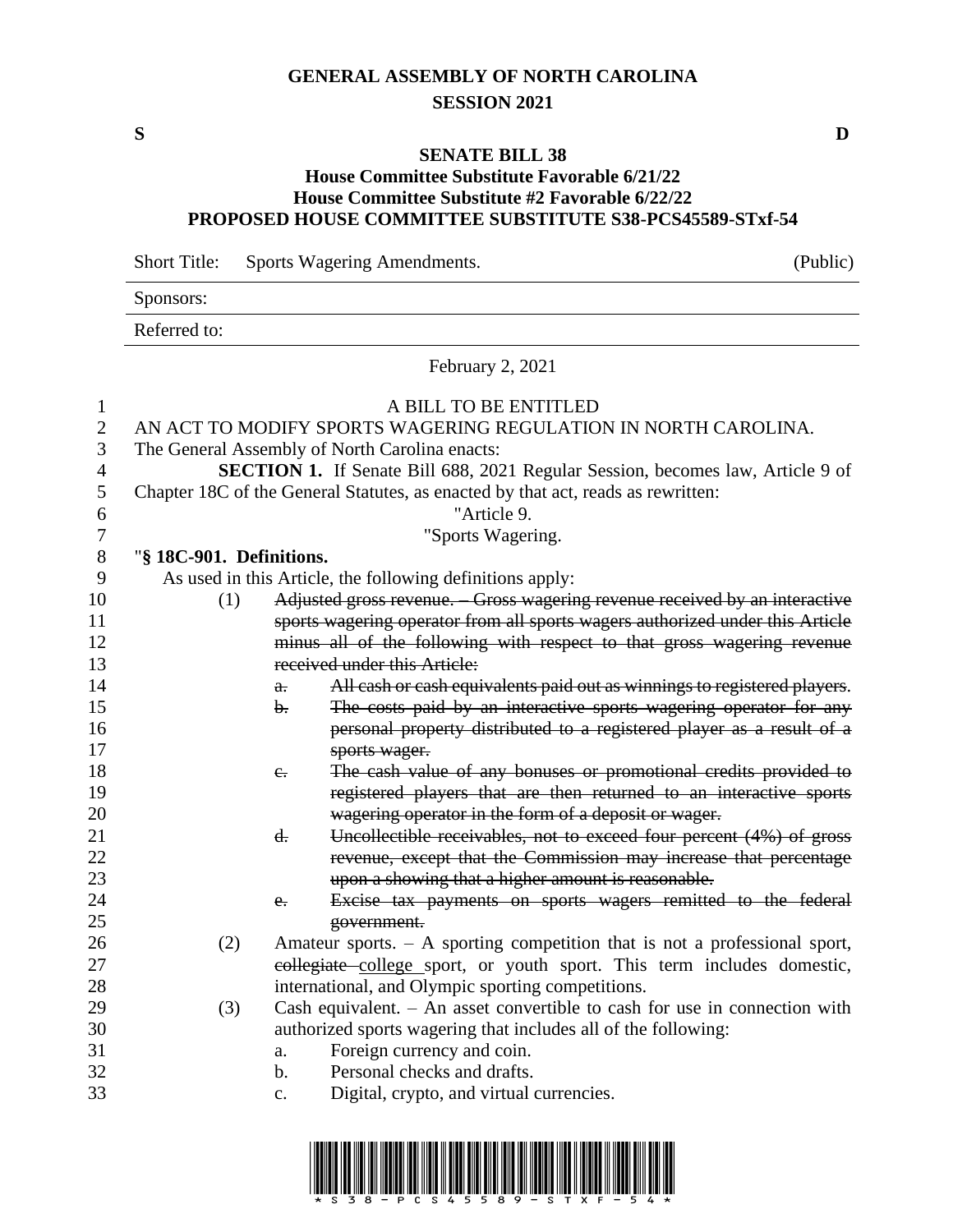|                   |      |      | <b>General Assembly Of North Carolina</b>                                                                                                                    | <b>Session 2021</b> |
|-------------------|------|------|--------------------------------------------------------------------------------------------------------------------------------------------------------------|---------------------|
| 1                 |      |      | d.<br>Online and mobile payment systems that support online money<br>transfers.                                                                              |                     |
| $\mathbf{2}$<br>3 |      |      | Credit cards and debit cards.                                                                                                                                |                     |
| $\overline{4}$    |      |      | e.<br>f.                                                                                                                                                     |                     |
| 5                 |      |      | A prepaid access instrument.                                                                                                                                 |                     |
| 6                 |      |      | Any other form approved by the Commission.<br>g.<br>College sports. - An athletic or sporting competition in which at least one                              |                     |
| $\boldsymbol{7}$  | (4)  |      | participant is a team or contestant competing on behalf of or under the                                                                                      |                     |
| $8\,$             |      |      | sponsorship of a public or private institution of postsecondary education.                                                                                   |                     |
| 9<br>10           | (5)  |      | Covered services. - Any service creating sports wagering markets and<br>determination of sports wager outcomes that involves the operation,                  |                     |
| 11                |      |      | management, or control of sports wagers authorized by this Article, including                                                                                |                     |
| 12                |      |      | the development or operation of the sports wagering platform and the                                                                                         |                     |
| 13                |      |      | provision determination of odds and or line information, excluding                                                                                           |                     |
| 14                |      |      | information. The term shall not include any of the following:                                                                                                |                     |
| 15                |      |      | Payment processing and similar financial services.<br>a.                                                                                                     |                     |
| 16                |      |      | Customer identity, age verification, and geolocation services.<br>$\mathbf b$ .                                                                              |                     |
| 17                |      |      | Streaming or other video and data that does not include the<br>c.                                                                                            |                     |
| 18                |      |      | determination of odds or line information.                                                                                                                   |                     |
| 19                |      |      | Telecommunications, internet service provider, providers, and other<br>d.                                                                                    |                     |
| 20                |      |      | similar services not specifically designed for sports wagering.                                                                                              |                     |
| 21                |      |      | Other goods or services not specifically designed for use in connection<br>e.                                                                                |                     |
| 22                |      |      | with sports wagering.                                                                                                                                        |                     |
| 23                | (6)  |      | Electronic sports. – Leagues, competitive circuits, tournaments, or similar                                                                                  |                     |
| 24                |      |      | competitions where individuals or teams play video games, typically for                                                                                      |                     |
| 25                |      |      | spectators, either in-person or online, for the purpose of prizes, money, or                                                                                 |                     |
| 26                |      |      | entertainment.                                                                                                                                               |                     |
| 27                |      | (6m) | Geofencing. – Technology approved by the Commission and utilized by an                                                                                       |                     |
| 28                |      |      | interactive sports wagering operator to verify a registered player's geolocation                                                                             |                     |
| 29                |      |      | prior to the time the registered player is placing a sports wager.                                                                                           |                     |
| 30                | (7)  |      | Gross wagering revenue. - The total of all cash or cash equivalents received                                                                                 |                     |
| 31                |      |      | by an interactive sports wagering operator as from sports wagers as authorized                                                                               |                     |
| 32                |      |      | under this Article.                                                                                                                                          |                     |
| 33                |      | (7m) | Interactive account. $-A$ mobile account established by a registered player for                                                                              |                     |
| 34                |      |      | the purpose of placing sports wagers in accordance with this Article.                                                                                        |                     |
| 35                | (8)  |      | Interactive sports wagering operator. - The holder of an interactive sports                                                                                  |                     |
| 36                |      |      | wagering license issued by the Commission.                                                                                                                   |                     |
| 37                | (9)  |      | Key person. - An officer or director of an interactive sports wagering operator                                                                              |                     |
| 38                |      |      | who is directly involved in the operation, management, or control of sports                                                                                  |                     |
| 39<br>40          |      |      | wagering authorized under this Article, or who exercises substantial influence<br>or control over the interactive sports wagering operator's sports wagering |                     |
| 41                |      |      | activities.                                                                                                                                                  |                     |
| 42                | (10) |      | Official league data. - Statistics, results, outcomes, and other data relating to                                                                            |                     |
| 43                |      |      | a sporting event obtained pursuant to an agreement with the relevant sports                                                                                  |                     |
| 44                |      |      | governing body or an entity expressly authorized by the relevant sports                                                                                      |                     |
| 45                |      |      | governing body to provide such data.                                                                                                                         |                     |
| 46                |      |      | $(10m)$ Parimutuel wager. $-$ A betting system in which all of the bets of a particular                                                                      |                     |
| 47                |      |      | type are placed together in a pool and the sports wager is placed against other                                                                              |                     |
| 48                |      |      | bettors placing sports wagers on the same event of horse racing, dog racing,                                                                                 |                     |
| 49                |      |      | or other sporting events in which the participants finish in a ranked order.                                                                                 |                     |
| 50                | (11) |      | Professional sports. - An athletic or sporting competition involving at least                                                                                |                     |
| 51                |      |      | two competitors who receive compensation for participating in such event.                                                                                    |                     |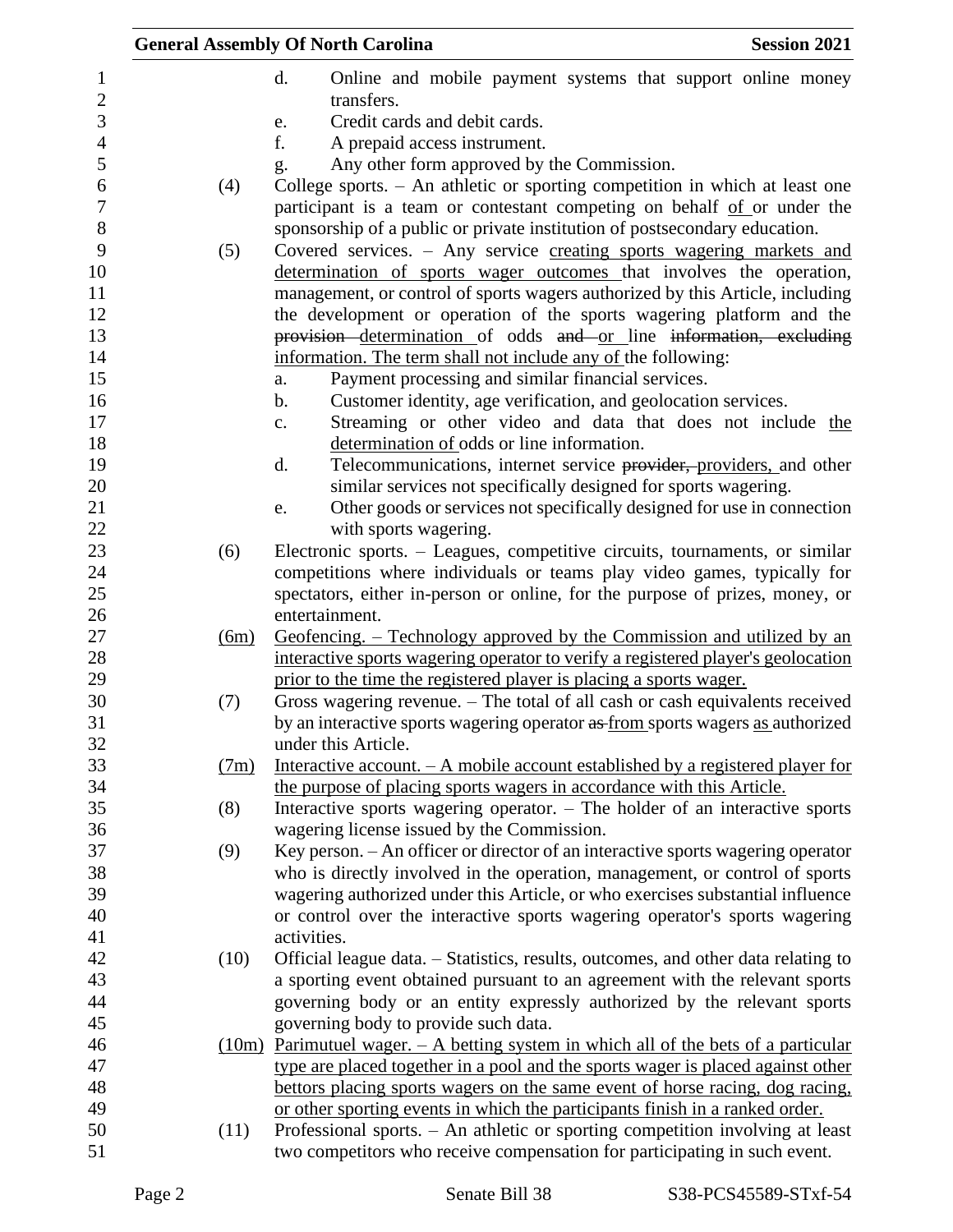|                  |      | <b>General Assembly Of North Carolina</b><br><b>Session 2021</b>                                           |
|------------------|------|------------------------------------------------------------------------------------------------------------|
| 1                | (12) | Registered player. $-$ An individual who has established an account with an                                |
| $\mathbf{2}$     |      | interactive sports wagering operator.                                                                      |
| 3                | (13) | Service provider. $-$ A business entity that provides covered services to an                               |
| $\overline{4}$   |      | interactive sports wagering operator and holds a service provider license.                                 |
| 5                | (14) | Sporting event. – Professional sports, and college sports, and amateur sports,                             |
| 6                |      | all of which may include electronic sports, and any other event approved by                                |
| $\boldsymbol{7}$ |      | the Commission.                                                                                            |
| $8\,$            | (15) | Sports facility. $-$ Any of the following:                                                                 |
| 9                |      | A motorsports facility that hosts professional sports a National<br>a.                                     |
| 10               |      | Association for Stock Car Auto Racing national touring race and has                                        |
| 11               |      | a minimum seating capacity of 17,000 people.                                                               |
| 12               |      | A facility that hosts a professional golf tournament with more than<br>b.                                  |
| 13               |      | 50,000 live spectators anticipated to attend based on similar prior                                        |
| 14               |      | tournaments.                                                                                               |
| 15               |      | A facility that is the home location of a professional sports team that<br>$\underline{c}$ .               |
| 16               |      | competes in any of the following professional leagues:                                                     |
| 17               |      | Major League Baseball.                                                                                     |
| 18               |      | Major League Soccer.                                                                                       |
| 19               |      | National Basketball Association.                                                                           |
| 20               |      | <b>National Football League.</b>                                                                           |
| 21               |      | $\frac{1}{2}$ .<br>$\frac{2}{3}$ .<br>$\frac{4}{4}$ .<br>$\frac{5}{6}$ .<br><b>National Hockey League.</b> |
| 22               |      | <b>National Women's Soccer League.</b>                                                                     |
| 23               | (16) | Sports governing body. - An organization headquartered in the United States                                |
| 24               |      | and proscribes final rules with respect to a sporting event and enforces the                               |
| 25               |      | code of conduct for participants therein. In the context of electronic sports, the                         |
| 26               |      | sports governing body shall be the video game publisher of the title used in                               |
| 27               |      | the electronic sports competition, regardless of location.                                                 |
| 28               | (17) | Sports wagering brand. – The names, logos, and brands that an interactive                                  |
| 29               |      | sports wagering operator advertises, promotes, or otherwise holds out to the                               |
| 30               |      | public displaying its sports wagering platform.                                                            |
| 31               | (18) | Sports wagering platform. - A website, mobile application, or other                                        |
| 32               |      | interactive platform accessible via the internet, mobile, wireless, or similar                             |
| 33               |      | communication technology that a registered player may use to place sports                                  |
| 34               |      | wagers authorized under this Article.                                                                      |
| 35               | (19) | Sports wagering supplier. $- A$ person that provides services, goods, software,                            |
| 36               |      | or other components necessary for the creation of sports wagering markets                                  |
| 37               |      | and <del>determining determination of sports</del> wager outcomes, directly or                             |
| 38               |      | indirectly, to any license holder or applicant interactive sports wagering                                 |
| 39               |      | operator or service provider involved in the acceptance of wager, sports                                   |
| 40               |      | wagers, including any of the following: providers of data feeds and odds                                   |
| 41               |      | services, internet platform providers, risk management providers, integrity                                |
| 42               |      | monitoring providers, and other providers of sports wagering supplier services                             |
| 43               |      | as determined by the Commission. A The term does not include a sports                                      |
| 44               |      | governing body that provides raw statistical match data to one or more                                     |
| 45               |      | designated and licensed providers of data and odds services shall not be a                                 |
| 46               |      | sports wagering supplier services.                                                                         |
| 47               | (20) | Sports wager or sports wagering. - Placing of wagers via an interactive                                    |
| 48               |      | account on any of the following: (i) a sporting event, (ii) a portion of a sporting                        |
| 49               |      | event, or on-(iii) the individual performance statistics of athletes in a sporting                         |
| 50               |      | event or combination of sporting events, by any system or method of                                        |
| 51               |      | wagering, that may include in person, over the internet through websites, or                               |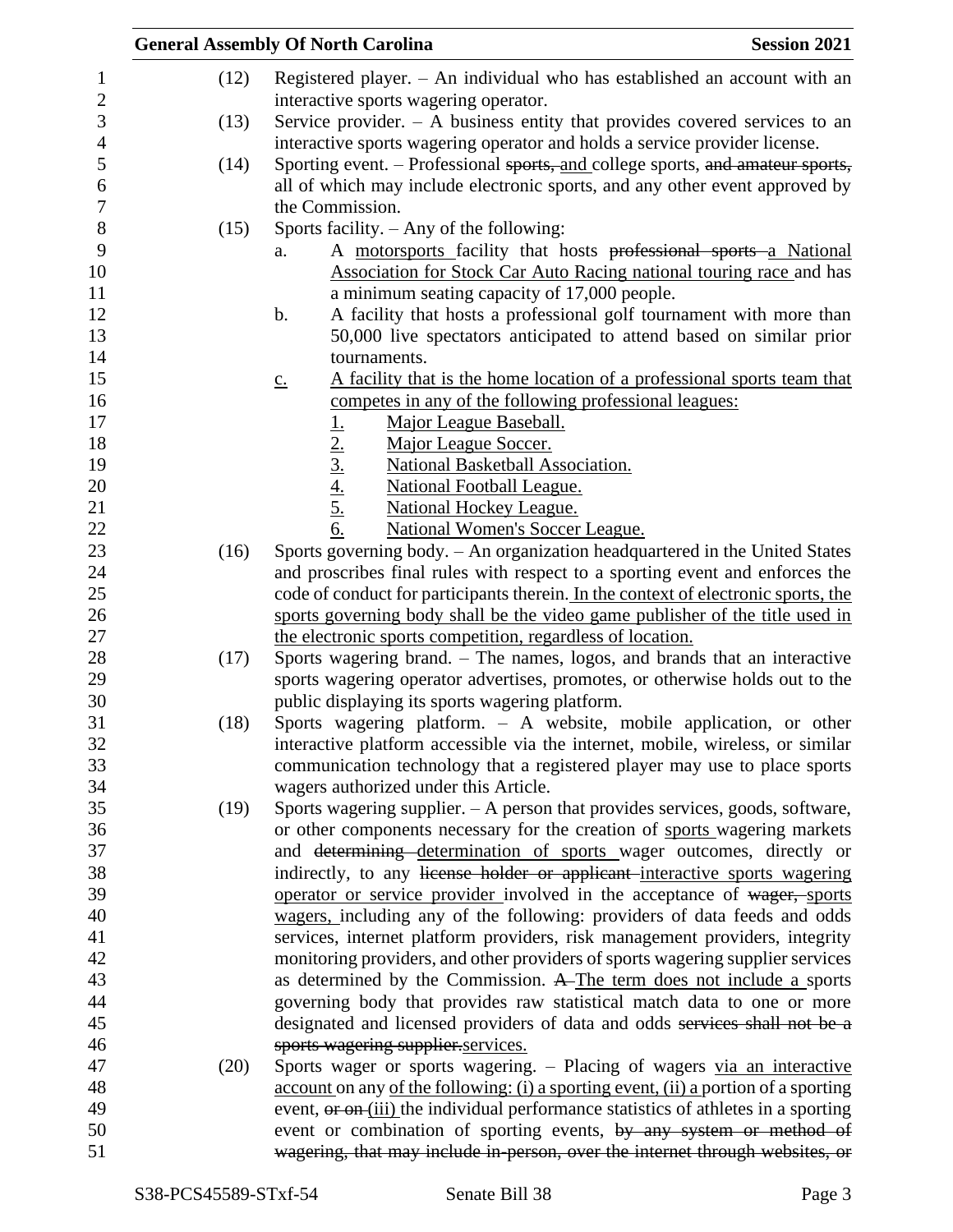|                         | <b>General Assembly Of North Carolina</b>                                                                                                                                                            | <b>Session 2021</b> |
|-------------------------|------------------------------------------------------------------------------------------------------------------------------------------------------------------------------------------------------|---------------------|
|                         | mobile devices. or (iv) a parimutuel wager. The term also includes                                                                                                                                   |                     |
|                         | single-game wagers, teaser wagers, parlays, over-under, moneyline, pools,                                                                                                                            |                     |
|                         | exchange wagering, in-game wagering, in-play wagers, proposition wagers,                                                                                                                             |                     |
|                         | and straight wagers.                                                                                                                                                                                 |                     |
| (21)                    | Tier one sports wager. $- A$ sports wager that is determined solely by the final                                                                                                                     |                     |
|                         | score or final outcome of the sporting event and is placed before the sporting                                                                                                                       |                     |
|                         | event has begun.                                                                                                                                                                                     |                     |
| (22)                    | Tier two sports wager. $-$ Any sports wager that is not a tier one sports wager.                                                                                                                     |                     |
| (23)                    | Tribal gaming enterprise. $-$ A federally recognized Indian tribe that is                                                                                                                            |                     |
|                         | authorized to conduct Class III games in accordance with the federal Indian                                                                                                                          |                     |
|                         | Gaming Regulatory Act, 25 U.S.C. § 2701 et seq., in this State or a business                                                                                                                         |                     |
|                         | entity owned or controlled by such tribe. Any federally recognized tribe, or                                                                                                                         |                     |
|                         | business entity owned or controlled by the tribe, that is deemed an interactive                                                                                                                      |                     |
|                         | sports wagering operator under this Article shall include authorization for any                                                                                                                      |                     |
|                         | technology and sports wagering brand partners of the tribe or the business                                                                                                                           |                     |
|                         | entity owned or controlled by the tribe, subject to compliance with the terms                                                                                                                        |                     |
|                         | of this Article by the technology and sports wagering brand partners.                                                                                                                                |                     |
| (24)                    | Youth sports. - An event in which the majority of participants are under the                                                                                                                         |                     |
|                         | age of 18 or are competing on behalf or under the sponsorship of one or more                                                                                                                         |                     |
|                         | public or private preschool, elementary, middle, or secondary schools. The                                                                                                                           |                     |
|                         | term does not include the following:                                                                                                                                                                 |                     |
|                         | professional sports-Professional sports.<br><u>a.</u>                                                                                                                                                |                     |
|                         | or events Sporting events that occur under the sponsorship or oversight<br><u>b.</u>                                                                                                                 |                     |
|                         | of national or international athletic bodies that are not educational                                                                                                                                |                     |
|                         | institutions and that include participants both over and under the age                                                                                                                               |                     |
|                         | of 18.                                                                                                                                                                                               |                     |
|                         | "§ 18C-902. Authorization of sports wagering generally.                                                                                                                                              |                     |
| (a)                     | Notwithstanding any provision of Article 37 of Chapter 14 of the General Statutes,                                                                                                                   |                     |
|                         | sports wagering as authorized by this Article shall not be considered unlawful. All sports                                                                                                           |                     |
|                         | wagering authorized under this Article shall be placed via an interactive account as described in                                                                                                    |                     |
|                         | G.S. 18C-912 and shall be initiated and received within this State except as provided in                                                                                                             |                     |
|                         | G.S. 18C-928. The interactive sports wagering operator shall comply with the following:                                                                                                              |                     |
| (1)                     | Ensure that the registered player is located within the State, and not present                                                                                                                       |                     |
|                         | on Indian lands within the State, when placing any sports wager, utilizing                                                                                                                           |                     |
|                         | geofencing.                                                                                                                                                                                          |                     |
| (2)                     | <u>Monitor and block unauthorized attempts to place sports wagers.</u>                                                                                                                               |                     |
| (a1)                    | This Article does not apply to interactive sports wagering conducted exclusively on                                                                                                                  |                     |
|                         | Indian lands by an Indian tribe operating in accordance with a Tribal-State gaming compact and                                                                                                       |                     |
|                         | authorized to conduct Class III gaming pursuant to a compact with the State. For purposes of this                                                                                                    |                     |
|                         | Article, sports wagering is conducted exclusively on Indian lands only if the individual who                                                                                                         |                     |
|                         | places the sports wager is physically present on Indian lands when the sports wager is initiated<br>and received on equipment that is physically located consistent with federal law, and the sports |                     |
|                         | wager is initiated and received in conformity with the safe harbor requirements as provided in 31                                                                                                    |                     |
| U.S.C. $§$ 5362(10)(c). |                                                                                                                                                                                                      |                     |
| (a2)                    | An interactive sports wagering operator licensed under G.S. 18C-904 shall not accept                                                                                                                 |                     |
|                         | any wager if the registered player placing the wager is physically present on Indian lands when                                                                                                      |                     |
|                         | the sports wager is initiated and received. Each interactive sports wagering operator licensed                                                                                                       |                     |
|                         | under G.S. 18C-904 shall use geofencing approved by the Commission to ensure compliance                                                                                                              |                     |
| with this Article.      |                                                                                                                                                                                                      |                     |
| (b)                     | Nothing in this Article shall apply to any of the following.                                                                                                                                         |                     |
| $\bigoplus$             | Pari-mutuel sports wagering on horse racing as authorized by G.S. 14-292.2.                                                                                                                          |                     |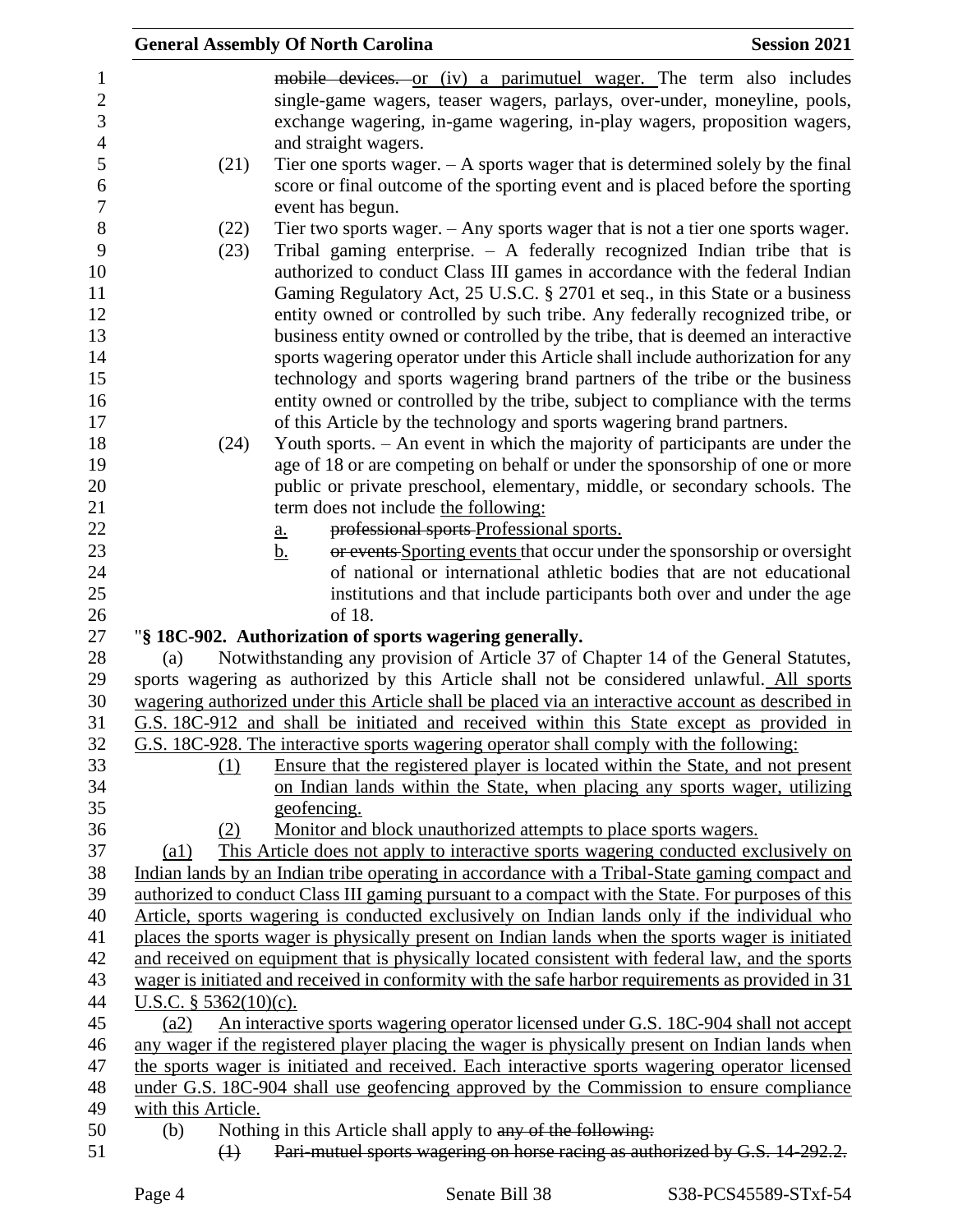|     | <b>General Assembly Of North Carolina</b>                                                                                                                                                                                                                                                                                                                                                                                                             | <b>Session 2021</b> |
|-----|-------------------------------------------------------------------------------------------------------------------------------------------------------------------------------------------------------------------------------------------------------------------------------------------------------------------------------------------------------------------------------------------------------------------------------------------------------|---------------------|
|     | Fantasy fantasy or simulated games or contests in which one or more<br>(2)<br>participants fantasy contest players compete against each other and winning<br>outcomes reflect the relative knowledge and skill of the participants-fantasy<br>contest players and are determined predominantly by accumulated statistical<br>results of the performance of individuals or athletes.individuals, including<br>athletes in the case of sporting events. |                     |
| (c) | Nothing in this Article shall authorize any of the following:                                                                                                                                                                                                                                                                                                                                                                                         |                     |
|     | Sports wagering involving youth sports.<br>(1)                                                                                                                                                                                                                                                                                                                                                                                                        |                     |
|     | Sports wagering on the occurrence of any of the following:<br>(2)                                                                                                                                                                                                                                                                                                                                                                                     |                     |
|     | Injuries.<br>a.                                                                                                                                                                                                                                                                                                                                                                                                                                       |                     |
|     | Penalties.<br>b.                                                                                                                                                                                                                                                                                                                                                                                                                                      |                     |
|     | The outcome of disciplinary proceedings against a participant in a<br>c.                                                                                                                                                                                                                                                                                                                                                                              |                     |
|     | sporting event.                                                                                                                                                                                                                                                                                                                                                                                                                                       |                     |
|     | The outcome of replay reviews.<br>d.                                                                                                                                                                                                                                                                                                                                                                                                                  |                     |
|     | The Commission serving as an operator of a sports wagering platform.<br>(3)                                                                                                                                                                                                                                                                                                                                                                           |                     |
|     | Sports wagering on amateur sports.<br>$\left(4\right)$                                                                                                                                                                                                                                                                                                                                                                                                |                     |
|     |                                                                                                                                                                                                                                                                                                                                                                                                                                                       |                     |
|     | "§ 18C-903. Reserved for future codification purposes.                                                                                                                                                                                                                                                                                                                                                                                                |                     |
|     | "§ 18C-904. Interactive sports wagering license.                                                                                                                                                                                                                                                                                                                                                                                                      |                     |
| (a) | It shall be unlawful for any person to offer or accept sports wagers in this State without                                                                                                                                                                                                                                                                                                                                                            |                     |
|     | a valid interactive sports wagering license. Except as provided in G.S. 18C-928, the Commission<br>shall authorize at least 10, but not more than 12, interactive sports wagering operators to offer                                                                                                                                                                                                                                                  |                     |
|     | and accept sports wagers to and from registered players on sporting events, which shall include                                                                                                                                                                                                                                                                                                                                                       |                     |
|     | any of the following:                                                                                                                                                                                                                                                                                                                                                                                                                                 |                     |
|     | (1)<br>Professional sports.                                                                                                                                                                                                                                                                                                                                                                                                                           |                     |
|     | (2)<br>College sports.                                                                                                                                                                                                                                                                                                                                                                                                                                |                     |
|     | Electronic sports.<br>(3)                                                                                                                                                                                                                                                                                                                                                                                                                             |                     |
|     | Amateur sports.<br>(4)                                                                                                                                                                                                                                                                                                                                                                                                                                |                     |
|     | (5)<br>Any other event approved by the Commission.                                                                                                                                                                                                                                                                                                                                                                                                    |                     |
| (b) | The Commission shall review and issue sports wagering licenses to qualified                                                                                                                                                                                                                                                                                                                                                                           |                     |
|     | applicants. The applicant shall complete and submit an application on a form prescribed by the                                                                                                                                                                                                                                                                                                                                                        |                     |
|     | Commission and a licensing fee of <del>five hundred thousand</del> one million dollars (\$500,000).                                                                                                                                                                                                                                                                                                                                                   |                     |
|     | $($1,000,000)$ . If the application is denied, the licensing fee shall be refunded, minus any expenses                                                                                                                                                                                                                                                                                                                                                |                     |
|     | the Commission incurs in reviewing the application.                                                                                                                                                                                                                                                                                                                                                                                                   |                     |
|     |                                                                                                                                                                                                                                                                                                                                                                                                                                                       |                     |
| (d) | The Commission shall conduct a background investigation on the applicant and key                                                                                                                                                                                                                                                                                                                                                                      |                     |
|     | persons as deemed necessary by the Commission. The background investigation shall include a                                                                                                                                                                                                                                                                                                                                                           |                     |
|     | credit history check, a tax record check, and a criminal history record check. The Commission                                                                                                                                                                                                                                                                                                                                                         |                     |
|     | may, in its discretion, accept the results of such prior check and an affidavit that there has been                                                                                                                                                                                                                                                                                                                                                   |                     |
|     | no change in criminal history since the prior check from an applicant or key person who has                                                                                                                                                                                                                                                                                                                                                           |                     |
|     | submitted to a criminal history record check in this or any other state within the previous 12                                                                                                                                                                                                                                                                                                                                                        |                     |
|     | months. The Commission may not award a license to any if an applicant who has been convicted,                                                                                                                                                                                                                                                                                                                                                         |                     |
|     | or a key person of the applicant has been convicted, convicted of a felony or any gambling offense                                                                                                                                                                                                                                                                                                                                                    |                     |
|     | in any state or federal court of the United States within 10 years of application or renewal.                                                                                                                                                                                                                                                                                                                                                         |                     |
|     |                                                                                                                                                                                                                                                                                                                                                                                                                                                       |                     |
| (f) | The Commission shall grant or deny all applications under this section. The grounds                                                                                                                                                                                                                                                                                                                                                                   |                     |
|     | for denial of an interactive sports wagering license shall be the same as in G.S. $18C-906(g)$ . If                                                                                                                                                                                                                                                                                                                                                   |                     |
|     | there are more qualified applicants than the number of interactive sports wagering operators                                                                                                                                                                                                                                                                                                                                                          |                     |
|     | authorized under subsection (a) of this section, the Commission shall select the best qualified                                                                                                                                                                                                                                                                                                                                                       |                     |
|     | applicants applicants, taking into consideration the following factors:                                                                                                                                                                                                                                                                                                                                                                               |                     |
|     | The contents of the application submitted in accordance with this section.<br>(1)                                                                                                                                                                                                                                                                                                                                                                     |                     |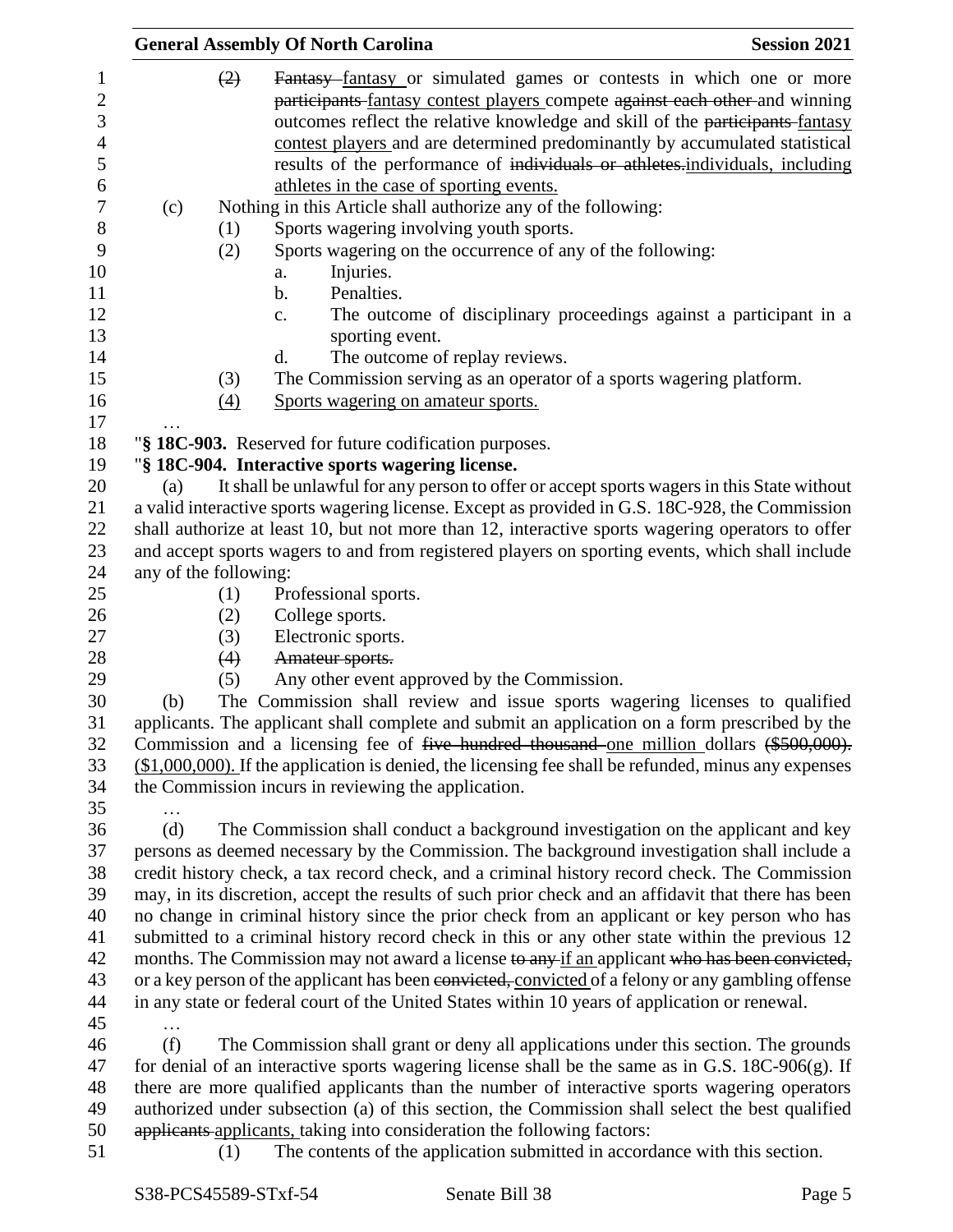|                                | <b>General Assembly Of North Carolina</b>                                                           | <b>Session 2021</b> |
|--------------------------------|-----------------------------------------------------------------------------------------------------|---------------------|
| (2)                            | The extent to which the applicant demonstrates past experience, financial                           |                     |
|                                | viability, compliance with applicable laws and regulations in other                                 |                     |
|                                | jurisdictions, and success with sports wagering operations in other                                 |                     |
|                                | jurisdictions.                                                                                      |                     |
| (3)                            | The extent to which the applicant is able to meet the duties of an interactive                      |                     |
|                                | sports wagering operator.                                                                           |                     |
| (4)                            | The amount of adjusted gross wagering revenue and associated tax revenue                            |                     |
|                                | that an applicant is projected to generate.                                                         |                     |
| (5)                            | Any other factors the Commission deems relevant.                                                    |                     |
| (g)                            | A person holding a license to engage in sports wagering, on the basis of comparable                 |                     |
|                                | licensing requirements issued to that person by a proper authority by-in another state or territory |                     |
|                                | of the United States or the District of Columbia if that jurisdiction's requirements for licensure, |                     |
|                                | certification, or registration are substantially equivalent to or exceed the requirements of this   |                     |
|                                | State, and who, in the opinion of the Commission otherwise meets the requirements of this Article   |                     |
|                                | based upon verified evidence may, upon application, be licensed as an interactive sports wagering   |                     |
|                                | operator with or without further examination. examination, as determined by the Commission.         |                     |
|                                | The Commission may also accept another jurisdiction's or approved third party's testing of the      |                     |
|                                | interactive sports wagering platform as evidence that the sports wagering platform meets any        |                     |
|                                | requirements mandated by the Commission.                                                            |                     |
| (h)                            | The Commission shall review and issue interactive sports wagering licenses to                       |                     |
|                                | qualified applicants within 60 days of receipt of a completed application. The Commission may       |                     |
|                                | extend the review period for an additional 30 days if the background check is outstanding. Any      |                     |
|                                | denial shall be in writing and state the grounds therefor.                                          |                     |
| .                              |                                                                                                     |                     |
| (i)                            | Each interactive sports wagering operator shall promptly report all criminal or                     |                     |
|                                | disciplinary proceedings commenced against that interactive sports wagering operator in             |                     |
|                                | connection with its operations to the Commission. Each interactive sports wagering operator shall   |                     |
|                                | promptly report to the Commission all changes in key persons, and all new key persons shall         |                     |
| consent to a background check. |                                                                                                     |                     |
| (k)                            | No interactive sports wagering operator license is assignable or transferable without               |                     |
| approval of the Commission.    |                                                                                                     |                     |
|                                | "§ 18C-905. Reserved for future codification purposes.                                              |                     |
|                                | "§ 18C-906. Applications for service provider licenses.                                             |                     |
|                                |                                                                                                     |                     |
|                                |                                                                                                     |                     |
| (b)                            | The Commission shall review and issue service provider licenses to qualified                        |                     |
|                                | applicants within 60 days of receipt of a completed application. The Commission may extend the      |                     |
|                                | review period for an additional 30 days if the background check is outstanding. Any denial shall    |                     |
|                                | be in writing and state the grounds therefor. The applicant shall complete and submit an            |                     |
|                                | application on a form prescribed by the Commission and a licensing fee of twenty-five-fifty         |                     |
|                                | thousand dollars (\$25,000). (\$50,000).                                                            |                     |
| (c)                            | The application shall set forth all of the following:                                               |                     |
| (1)                            | The applicant's background in sports wagering or the covered service.                               |                     |
| (2)                            | All experience with sports wagering or other wagering activities in other                           |                     |
|                                | jurisdictions, including the applicant's history, reputation of integrity and                       |                     |
|                                | compliance, and a list of all active and inactive licenses, certifications, or                      |                     |
|                                | registrations and reasons for inactivity, if applicable.                                            |                     |
| (3)                            | A written information security program, detailing information security                              |                     |
|                                | governance and the designation of a chief security officer or equivalent.                           |                     |
| (4)                            | Any personal information the Commission may deem necessary concerning                               |                     |
| (5)                            | the applicant's key persons.<br>Any other information the Commission may deem necessary.            |                     |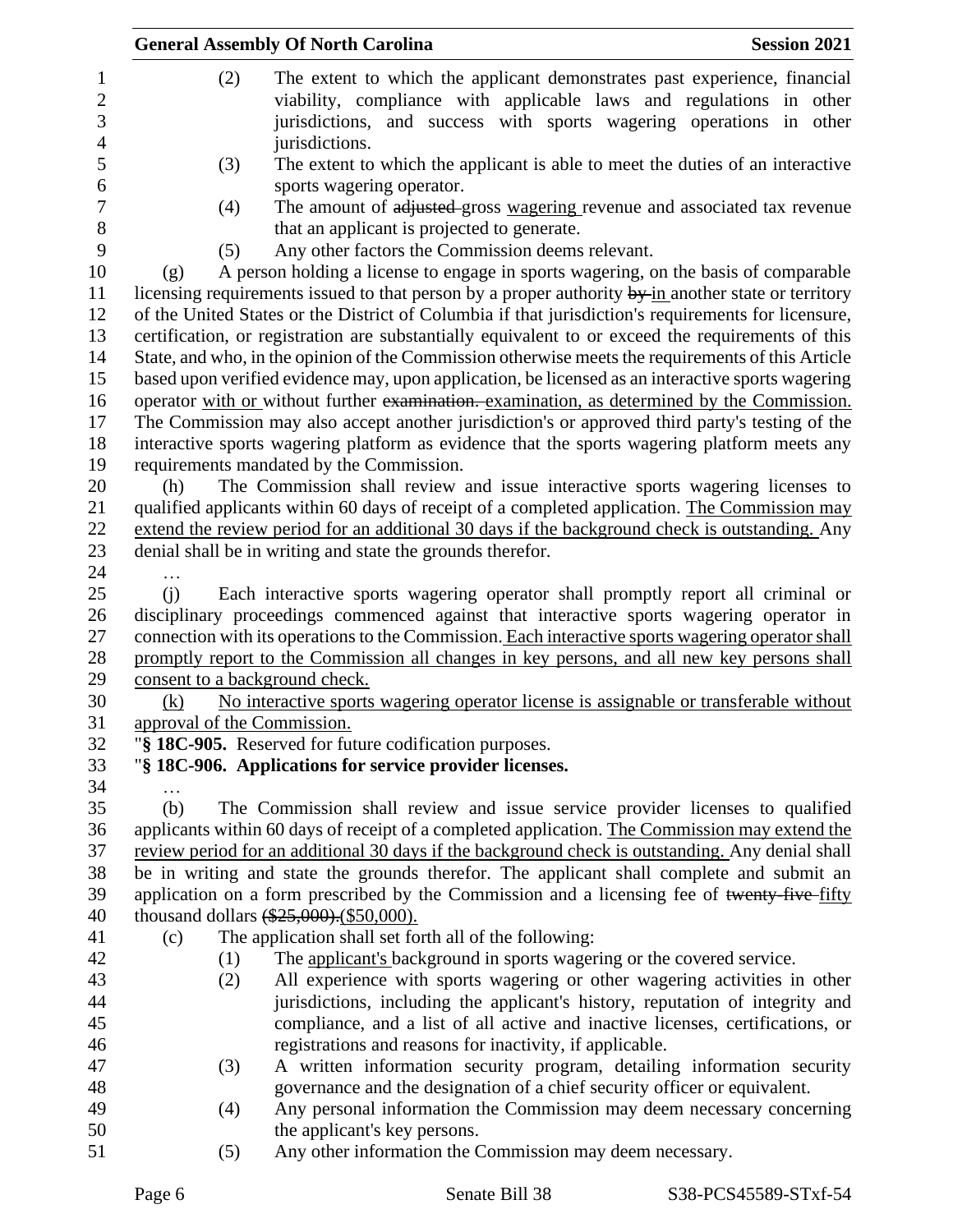(d) The Commission shall conduct a background investigation on the applicant and key persons as deemed necessary by the Commission. The background investigation shall include a credit history check, a tax record check, and a criminal history record check. The Commission may, in its discretion, accept the results of such prior check and an affidavit that there has been no change in criminal history since the prior check from an applicant or key person who has submitted to a criminal history record check in this or any other state within the previous 12 7 months. The Commission may not award a license to any if the applicant who has been convicted, or a key person of the applicant has been convicted, convicted of a felony or any gambling offense in any state or federal court of the United States within 10 years of application or renewal. (e) An applicant and key person persons for licensure shall consent to a criminal history record check. Refusal to consent to a criminal history record check may constitute grounds for the Commission to deny licensure. (f) A person holding a service provider license or its equivalent, on the basis of comparable licensing requirements issued to that person by a proper authority by another state or territory of the United States or the District of Columbia if that jurisdiction's requirements for licensure, certification, or registration are substantially equivalent to or exceed the requirements of this State, and who, in the opinion of the Commission otherwise meets the requirements of this Article based upon verified evidence may, upon application, be licensed as a service provider 19 with or without further examination.examination, as determined by the Commission. … (i) Each service provider shall promptly report all criminal or disciplinary proceedings commenced against that service provider in connection with its operations to the Commission. Each service provider shall promptly report all changes in key persons to the Commission, and 24 all new key persons shall consent to a background check. (j) No service provider license is assignable or transferable without approval of the Commission. "**§ 18C-907. Sports wagering supplier license.** (a) The Commission may issue a sports wagering supplier license to a sports wagering 29 supplier. A person that is not licensed under this Article shall not sell, lease, distribute, offer, or otherwise provide services, goods, software, or other components necessary for the creation of betting markets and determining bet outcomes, directly or indirectly, to any license holder or applicant involved in the acceptance of bets, except that an interactive sports wagering operator shall not be required to obtain a separate sports wagering supplier license in order to act as a sports wagering supplier. A sports wagering supplier must be licensed under this section if providing sports wagering supplier services under a fixed-fee or revenue-sharing agreement. (b) On application by an interested person, At the request of an applicant for a sports wagering supplier license, the Commission may issue a provisional sports wagering supplier license to an applicant for a sports wagering supplier license. A provisional license issued under this subsection allows the applicant for the sports wagering supplier license to conduct business 40 regarding the operation of sports wagering with a license holder or applicant before the sports 41 wagering supplier license is issued. the applicant so long as the applicant has submitted a completed application in accordance with this section. A provisional license issued under this

 subsection expires on the date provided by the Commission. …

 (d) The applicant shall complete and submit an application on a form prescribed by the Commission and a licensing fee of fifteen thirty thousand dollars (\$15,000). (\$30,000). In the application, the Commission shall require applicants to disclose the identity of all of the following:

- 
- 

49 (1) The applicant's principal owners who directly own five ten percent  $(5%)$ (10%) or more of the applicant.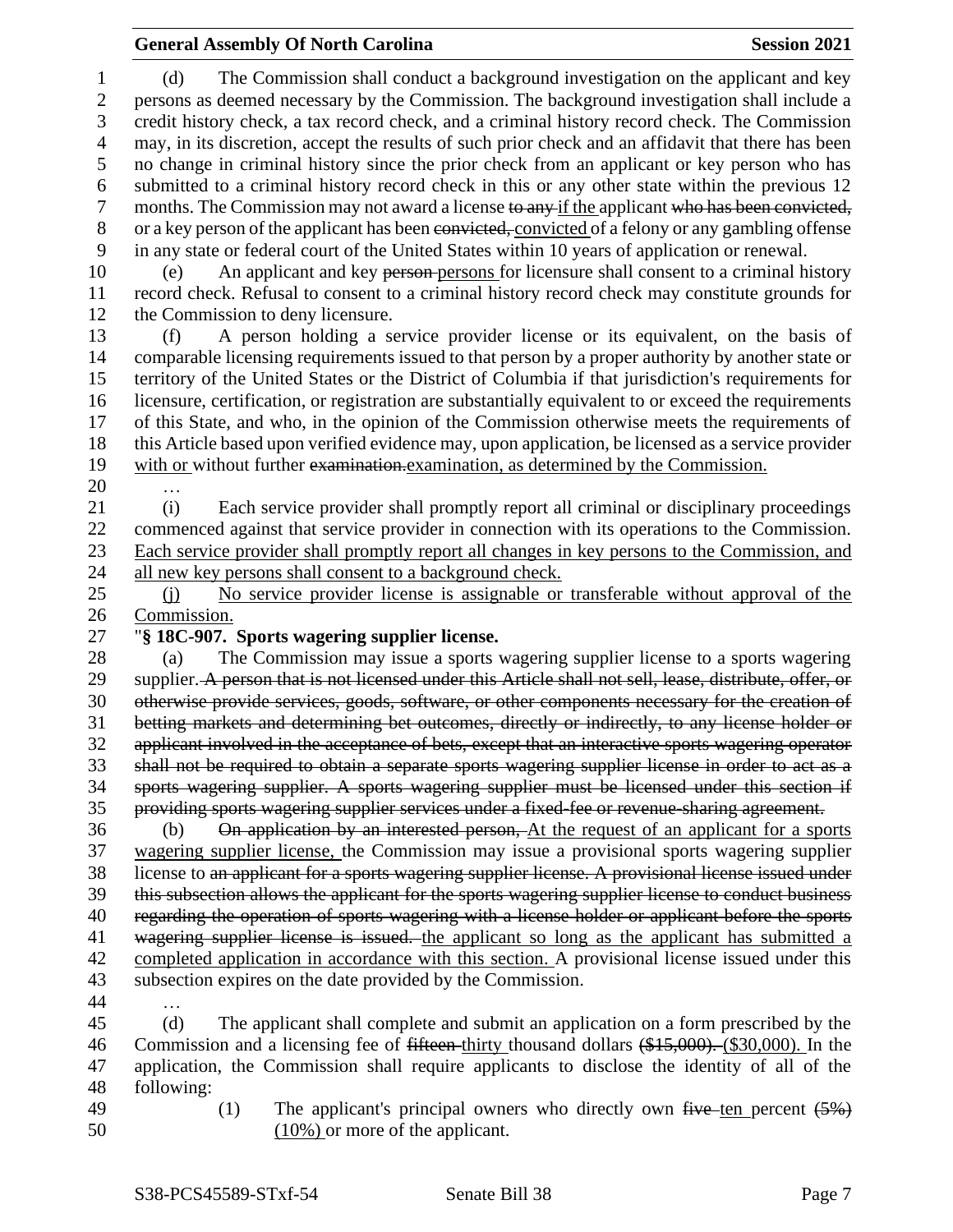|                          | <b>General Assembly Of North Carolina</b>                                                                                                                                        | <b>Session 2021</b> |
|--------------------------|----------------------------------------------------------------------------------------------------------------------------------------------------------------------------------|---------------------|
| $\mathbf 1$              | (2)<br>Each holding, intermediary, or parent company that directly owns fifteen                                                                                                  |                     |
| $\overline{c}$           | percent $(15\%)$ or more of the applicant.                                                                                                                                       |                     |
| 3                        | The applicant's board appointed CEO and CFO-CFO, or the equivalent as<br>(3)                                                                                                     |                     |
| $\overline{\mathcal{L}}$ | determined by the Commission.                                                                                                                                                    |                     |
| 5                        | Any other information the Commission may deem necessary.<br>(4)                                                                                                                  |                     |
| 6                        | The Commission shall conduct a background investigation on the applicant and key<br>(d1)                                                                                         |                     |
| 7                        | persons as deemed necessary by the Commission. The background investigation shall include a                                                                                      |                     |
| 8                        | credit history check, a tax record check, and a criminal history record check. The Commission                                                                                    |                     |
| 9                        | may, in its discretion, accept the results of such prior check and an affidavit that there has been                                                                              |                     |
| 10                       | no change in criminal history since the prior check from an applicant or key person who has                                                                                      |                     |
| 11                       | submitted to a criminal history record check in this or any other state within the previous 12                                                                                   |                     |
| 12                       | months. The Commission may not award a license if the applicant or a key person of the applicant                                                                                 |                     |
| 13                       | has been convicted of a felony or any gambling offense in any state or federal court of the United                                                                               |                     |
| 14                       | States within 10 years of application or renewal. An applicant and key persons for licensure shall                                                                               |                     |
| 15                       |                                                                                                                                                                                  |                     |
| 16                       | consent to a criminal history record check. Refusal to consent to a criminal history record check                                                                                |                     |
| 17                       | may constitute grounds for the Commission to deny licensure.<br>The Commission shall review and issue licenses to qualified applicants within 60 days<br>(d2)                    |                     |
|                          |                                                                                                                                                                                  |                     |
| 18<br>19                 | of receipt of a completed application. The Commission may extend the review period for an                                                                                        |                     |
| 20                       | additional 30 days if the background check is outstanding.                                                                                                                       |                     |
|                          | In disclosing the principal owners of the applicant, the following shall apply:<br>(e)<br>Governmental created entities, including statutory authorized pension<br>(1)           |                     |
| 21<br>22                 | investment boards and Canadian Crown corporations, that are direct or indirect                                                                                                   |                     |
|                          |                                                                                                                                                                                  |                     |
| 23<br>24                 | shareholders of an applicant shall be waived in the applicant's disclosure of                                                                                                    |                     |
| 25                       | ownership and control as determined by the Commission.                                                                                                                           |                     |
|                          | Investment funds or entities registered with the Securities and Exchange<br>(2)                                                                                                  |                     |
| 26<br>27                 | Commission, whether as including Investment Advisors or otherwise, as well                                                                                                       |                     |
|                          | as the and entities under the management of such entities registered with the<br>Securities and Exchange Commission, that are direct or indirect shareholders                    |                     |
| 28                       |                                                                                                                                                                                  |                     |
| 29<br>30                 | of the applicant, shall be waived from any information disclosure requests in                                                                                                    |                     |
| 31                       | connection to the license application in the applicant's disclosure of ownership                                                                                                 |                     |
|                          | and control as determined by the Commission.                                                                                                                                     |                     |
| 32                       | Nothing in this Article shall require a person holding $a - A$ sports wagering supplier<br>(f)                                                                                   |                     |
| 33                       | license or a temporary provisional sports wagering supplier license be subject to, or required to                                                                                |                     |
| 34                       | obtain, any additional license shall be sufficient to offer the sports wagering services under this                                                                              |                     |
| 35                       | section.Article.                                                                                                                                                                 |                     |
| 36<br>37                 | A person holding a sports wagering supplier license or its equivalent, on the basis of<br>(g)                                                                                    |                     |
| 38                       | comparable licensing requirements issued to that person by a proper authority by another state or                                                                                |                     |
|                          | territory of the United States or the District of Columbia if that jurisdiction's requirements for                                                                               |                     |
| 39<br>40                 | licensure, certification, or registration are substantially equivalent to or exceed the requirements                                                                             |                     |
| 41                       | of this State, and who, in the opinion of the Commission otherwise meets the requirements of                                                                                     |                     |
|                          | this Article based upon verified evidence may, upon application, be licensed as a service provider                                                                               |                     |
| 42                       | with or without further examination, as determined by the Commission.                                                                                                            |                     |
| 43                       | No sports wagering supplier license is assignable or transferable without approval of<br>(h)                                                                                     |                     |
| 44<br>45                 | the Commission.<br>"§ 18C-908. Renewals of licenses.                                                                                                                             |                     |
|                          |                                                                                                                                                                                  |                     |
| 46                       | Any license issued pursuant to this Article shall be valid for five years.<br>(a)                                                                                                |                     |
| 47<br>48                 | At least 60 days prior to the expiration of a license, the license holder shall submit a<br>(b)                                                                                  |                     |
| 49                       | renewal application, on a form prescribed by the Commission, including a renewal fee as follows:<br>of one hundred thousand One million dollars (\$100,000) (\$1,000,000) for an |                     |
| 50                       | (1)<br>interactive sports wagering license, license.                                                                                                                             |                     |
|                          |                                                                                                                                                                                  |                     |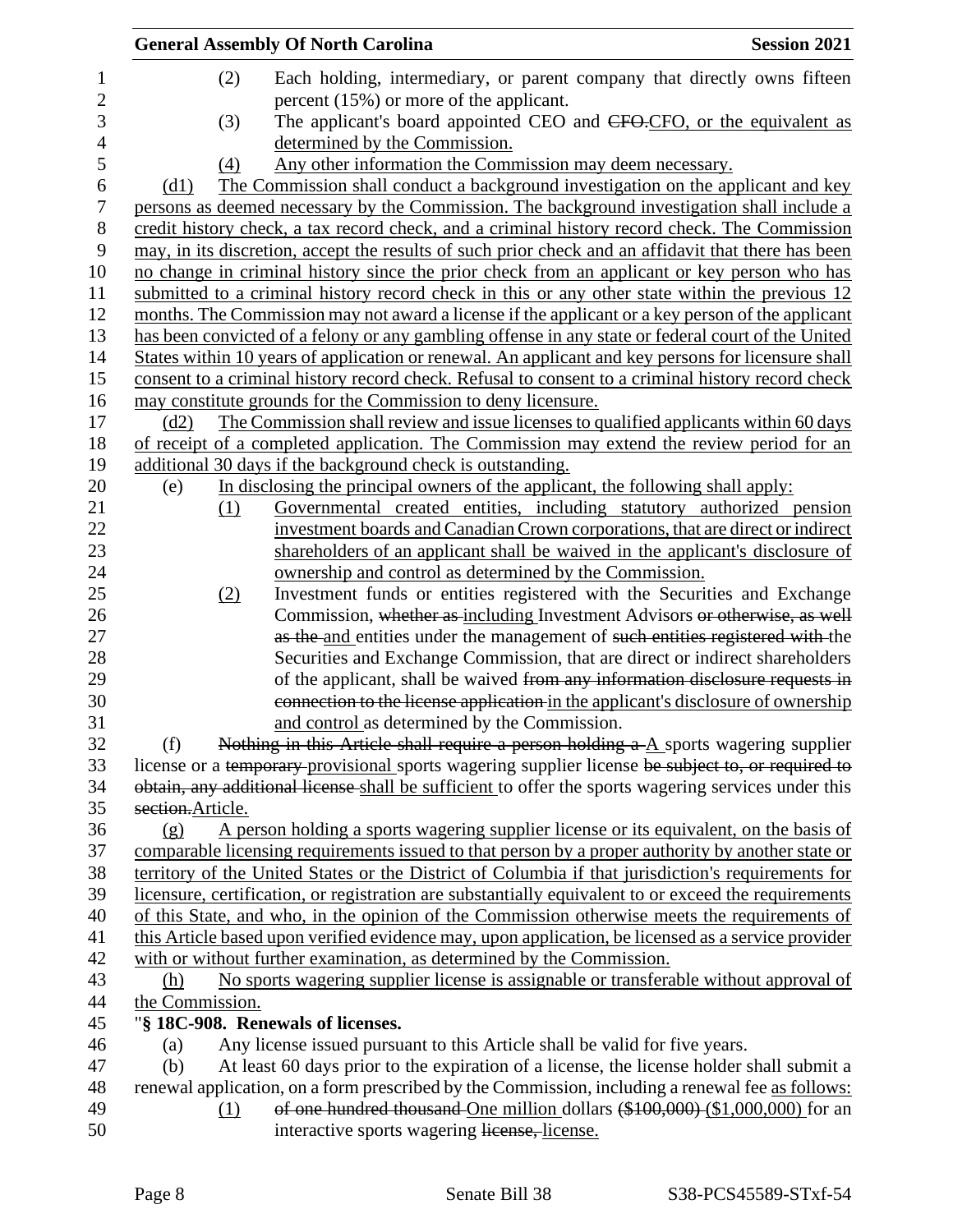|          |            | <b>General Assembly Of North Carolina</b>                                                                                                                   | <b>Session 2021</b> |
|----------|------------|-------------------------------------------------------------------------------------------------------------------------------------------------------------|---------------------|
|          | (2)        | ten-Fifty thousand dollars (\$10,000) (\$50,000) for a service provider license,<br>license.                                                                |                     |
|          | <u>(3)</u> | and five-Thirty thousand dollars $(*5,000)$ (\$30,000) for a sports wagering<br>supplier license.                                                           |                     |
| (c)      |            | The Commission may revoke or deny a license renewal for any of the following                                                                                |                     |
| reasons: |            |                                                                                                                                                             |                     |
|          | (1)        | The same grounds that would constitute denial of an initial application under                                                                               |                     |
|          |            | G.S. $18C-906(g)$ .                                                                                                                                         |                     |
|          | (2)        | A violation of this Article.                                                                                                                                |                     |
|          | (3)        | With respect to interactive sports wagering operators, the Commission finds                                                                                 |                     |
|          |            | good cause to believe approval of another applicant would better meet the<br>objectives of this Article in generating revenue for the State, protecting the |                     |
|          |            | public interest, and otherwise satisfying the criteria for issuance, and no                                                                                 |                     |
|          |            | additional licenses are to be available under G.S. 18C-904(a).                                                                                              |                     |
|          | (4)        | Failure to pay the privilege tax imposed under Article 2E of Chapter 105 of                                                                                 |                     |
|          |            | the General Statutes.                                                                                                                                       |                     |
| (d)      |            | With respect to interactive sports wagering operators, the Commission may deny a                                                                            |                     |
|          |            | license renewal if the Commission finds good cause to believe approval of another applicant                                                                 |                     |
|          |            | would better meet the objectives of this Article in generating revenue for the State, protecting the                                                        |                     |
|          |            | public interest, and otherwise satisfying the criteria for issuance, and no additional licenses are                                                         |                     |
|          |            | to be available under G.S. 18C-904(a).                                                                                                                      |                     |
|          |            | "§ 18C-909. Use of proceeds.                                                                                                                                |                     |
| (a)      |            | The Commission shall use the funds remitted to it pursuant to G.S. 105-113.128 and                                                                          |                     |
|          |            | any proceeds from license fees collected under this Article to cover expenses in administering                                                              |                     |
|          |            | this Article. Any proceeds remaining at the end of each fiscal year after payment of expenses of                                                            |                     |
|          |            | the Commission pursuant to this section shall be remitted to the General Fund.                                                                              |                     |
| (b)      |            | Expenses of the Commission shall include all items listed in G.S. 18C-163.<br>"§ 18C-910. Duties of interactive sports wagering operators.licensees.        |                     |
|          |            |                                                                                                                                                             |                     |
| (c)      |            | The interactive sports wagering operator shall disclose the records described in                                                                            |                     |
|          |            | G.S. 18C-910(b) subsection (b) of this section to the Commission upon request.                                                                              |                     |
| (d)      |            | If a sports governing body has notified the Commission that real-time information                                                                           |                     |
|          |            | sharing for sports wagers placed on its sporting events is necessary, interactive sports wagering                                                           |                     |
|          |            | operators shall share with that sports governing body or its designee in real time, at the account                                                          |                     |
|          |            | level, anonymized information regarding a wagerer, registered player, amount and type of sports                                                             |                     |
|          |            | wager, the time the sports wager was placed, the location of the wager, registered player at the                                                            |                     |
|          |            | time the sports wager was placed, and the IP address if applicable, outcome of the sports wager,                                                            |                     |
|          |            | and records of abnormal sports wagering activity. For purposes of this subsection, real time                                                                |                     |
|          |            | means on a commercially reasonable periodic interval, but in any event, not less than once every                                                            |                     |
|          |            | 72 hours. A sports governing body receiving any information pursuant to this subsection shall                                                               |                     |
|          |            | use the information for the purpose of integrity monitoring only and not for any commercial                                                                 |                     |
| purpose. |            |                                                                                                                                                             |                     |
| (e)      |            | In advertising its sports wagering platform, the interactive sports wagering operator                                                                       |                     |
|          |            | shall ensure that its advertisements meet all of the following:                                                                                             |                     |
|          | (1)        | It does not target persons under the age of 21.                                                                                                             |                     |
|          | (2)        | It discloses the identity of the interactive sports wagering operator.                                                                                      |                     |
|          | (3)        | It provides information about or links to resources related to gambling                                                                                     |                     |
|          | (4)        | addiction and prevention.<br>It is not misleading to a reasonable person.                                                                                   |                     |
| (f)      |            | Interactive sports wagering operators Licensees shall conduct background checks on                                                                          |                     |
|          |            | newly hired employees. The Each licensed interactive sports wagering operator and service                                                                   |                     |
|          |            |                                                                                                                                                             |                     |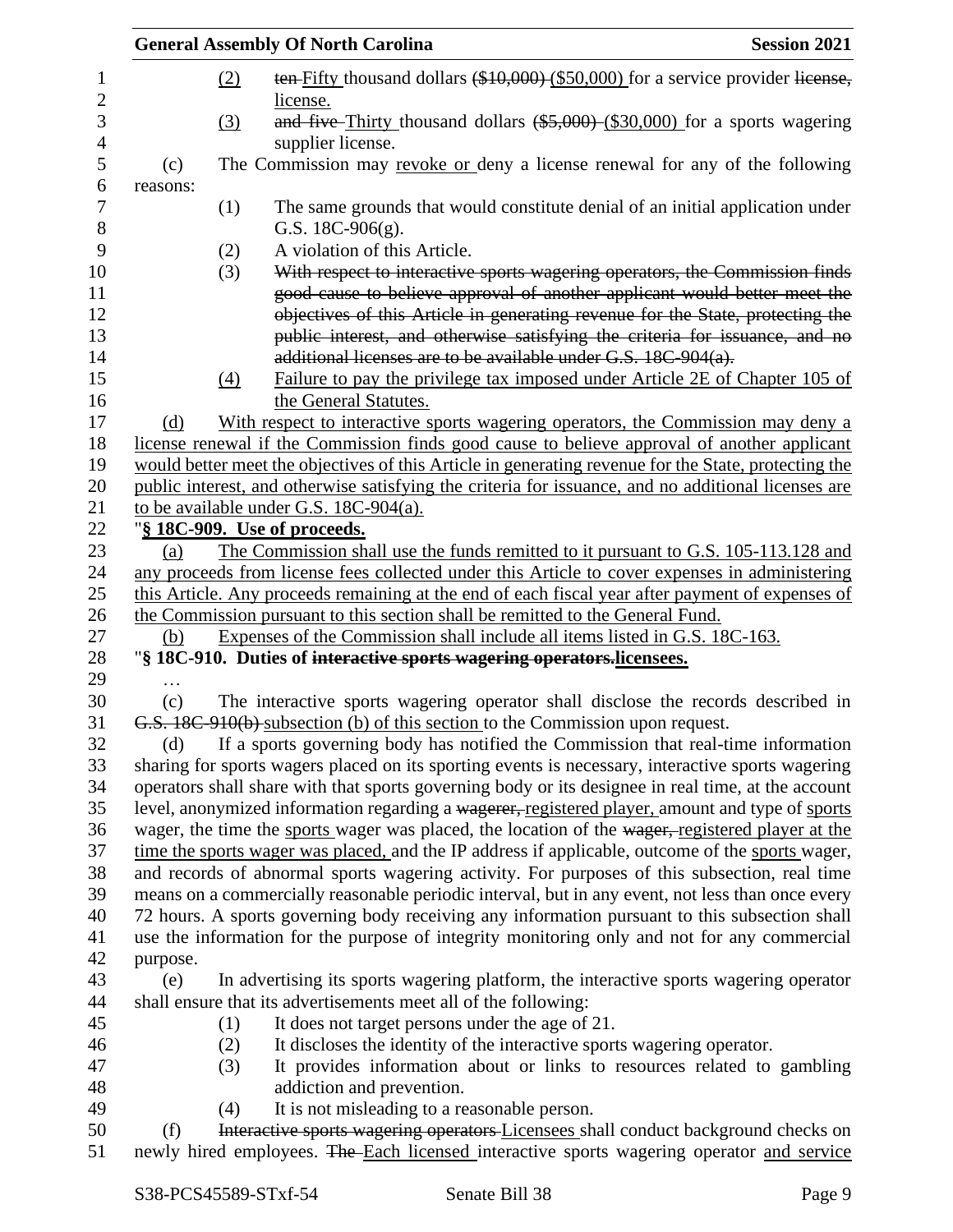|                   | <b>General Assembly Of North Carolina</b>                                                                                                                                                       | <b>Session 2021</b> |
|-------------------|-------------------------------------------------------------------------------------------------------------------------------------------------------------------------------------------------|---------------------|
| 1<br>$\mathbf{2}$ | provider shall also conduct a single background check on employees as of the date of licensure.<br>Background checks shall search for criminal history and any charges or convictions involving |                     |
| 3                 | corruption or manipulation of sporting events and association with organized crime.                                                                                                             |                     |
| $\overline{4}$    | Interactive sports wagering operators and service providers shall<br>(g)                                                                                                                        | employ              |
| 5                 | commercially reasonable methods to maintain the security of wagering data, registered player                                                                                                    |                     |
| 6                 | and other customer data, and any other confidential information, including information provided                                                                                                 |                     |
| 7                 | by a sports governing body, from unauthorized access and dissemination. Nothing in this                                                                                                         |                     |
| $8\,$             | subsection shall preclude the use of internet or cloud-based hosting of such data and information                                                                                               |                     |
| 9                 | or disclosure as required by State or federal law or a court order.                                                                                                                             |                     |
| 10                | Each interactive sports wagering operator shall provide a daily summary of all sports<br>(h)                                                                                                    |                     |
| 11<br>12          | wagering activity, detailing all transactions processed through each wagering system, provided<br>in a format established by the Commission at the close of each business day.                  |                     |
| 13                | "§ 18C-911. Reserved for future codification purposes.                                                                                                                                          |                     |
| 14                | "§ 18C-912. Establishment of interactive accounts.                                                                                                                                              |                     |
| 15                |                                                                                                                                                                                                 |                     |
| 16                | "§ 18C-913. Reserved for future codification purposes.                                                                                                                                          |                     |
| 17                | "§ 18C-914. Integrity of competition and prohibited events.                                                                                                                                     |                     |
| 18                | .                                                                                                                                                                                               |                     |
| 19                | Within 60 days of the Commission notifying each interactive sports wagering<br>(e)                                                                                                              |                     |
| 20                | operator of such a sports governing body notification to the Commission, or such longer period                                                                                                  |                     |
| 21                | as may be agreed between the sports governing body and the applicable interactive sports                                                                                                        |                     |
| 22                | wagering operator, interactive sports wagering operators shall use only official league data to                                                                                                 |                     |
| 23<br>24          | determine the results of tier two sports wagers on sporting events of that sports governing body,<br>unless any of the following apply:                                                         |                     |
| 25                | The sports governing body or its designee cannot provide a feed of official<br>(1)                                                                                                              |                     |
| 26                | league data to determine the results of a particular type of tier two sports                                                                                                                    |                     |
| 27                | wager, in which case interactive sports wagering operators are not required to                                                                                                                  |                     |
| 28                | use official league data for determining the results of the applicable tier two                                                                                                                 |                     |
| 29                | sports wager until such time as such a data feed becomes available from the                                                                                                                     |                     |
| 30                | sports governing body on commercially reasonable terms and conditions.                                                                                                                          |                     |
| 31                | An interactive sports wagering operator can demonstrate to the Commission<br>(2)                                                                                                                |                     |
| 32                | that the sports governing body or its designee will not provide a feed of official                                                                                                              |                     |
| 33                | league data to the interactive sports wagering operator on commercially                                                                                                                         |                     |
| 34                | reasonable terms and conditions.                                                                                                                                                                |                     |
| 35                | The sports governing body or its designee of the sports governing body does<br>(3)                                                                                                              |                     |
| 36<br>37          | not obtain a supplier license from the Commission to provide official league<br>data to interactive sports wagering operators to determine the results of tier                                  |                     |
| 38                | two sports wagers, if and to the extent required by law.                                                                                                                                        |                     |
| 39                |                                                                                                                                                                                                 |                     |
| 40                | "§ 18C-915. Reserved for future codification purposes.                                                                                                                                          |                     |
| 41                | "§ 18C-916. Civil penalties; suspension and revocation of licenses.                                                                                                                             |                     |
| 42                |                                                                                                                                                                                                 |                     |
| 43                | "§ 18C-917. Reserved for future codification purposes.                                                                                                                                          |                     |
| 44                | "§ 18C-918. Criminal penalties.                                                                                                                                                                 |                     |
| 45                |                                                                                                                                                                                                 |                     |
| 46                | "§ 18C-919. Reserved for future codification purposes.                                                                                                                                          |                     |
| 47                | "§ 18C-920. Tax.                                                                                                                                                                                |                     |
| 48<br>49          | There shall be imposed a tax of eight percent (8%) on the adjusted gross revenue of<br>(a)<br>each interactive sports wagering operator. The tax imposed pursuant to this section is due        |                     |
| 50                | monthly to the Commission and shall be remitted on or before the twentieth day of the next                                                                                                      |                     |
| 51                | succeeding calendar month. If the interactive sports wagering operator's accounting practices                                                                                                   |                     |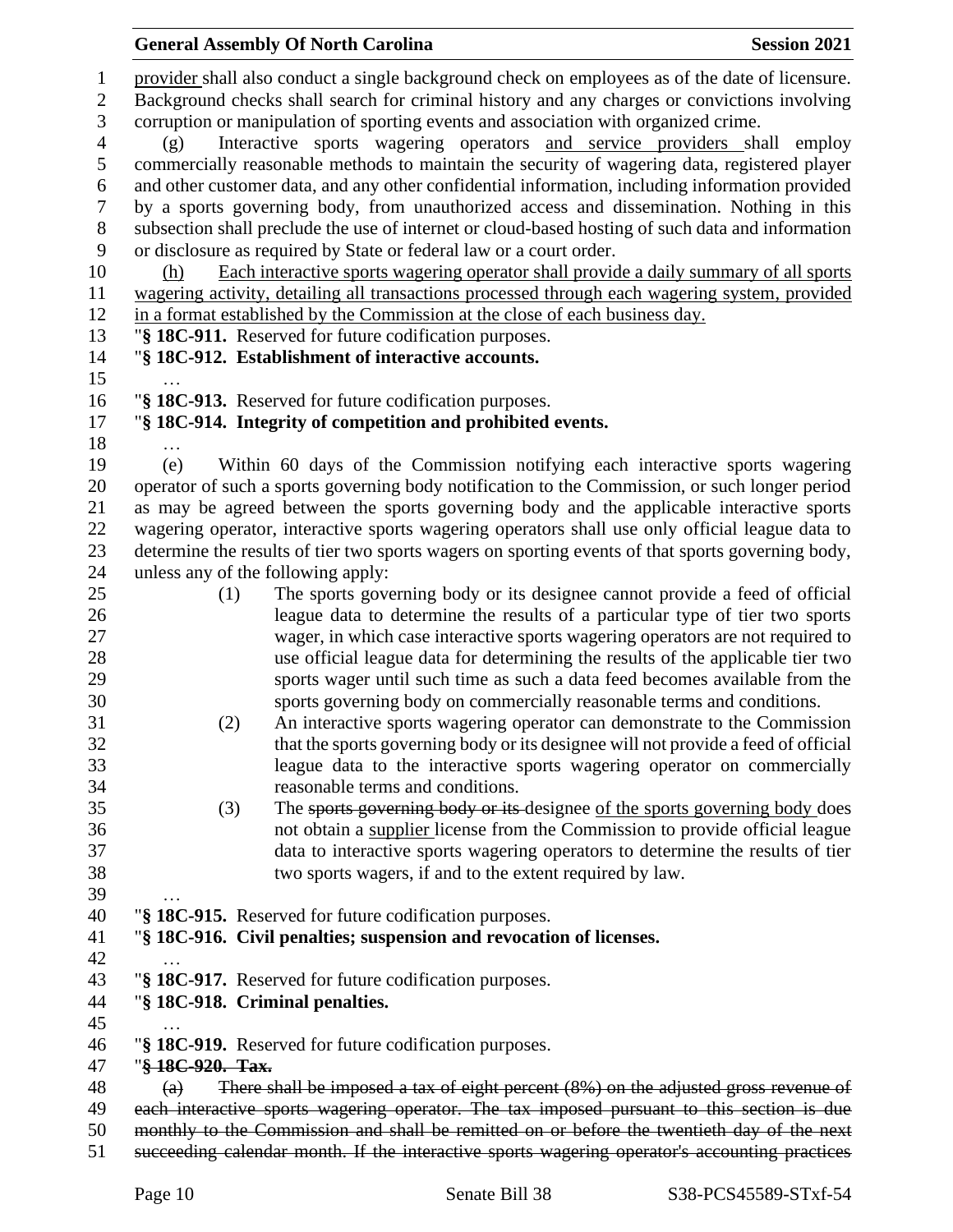|    |                           | <b>General Assembly Of North Carolina</b>                                                            | <b>Session 2021</b> |
|----|---------------------------|------------------------------------------------------------------------------------------------------|---------------------|
| 1  |                           | necessitate corrections to a previously remitted tax, the interactive sports wagering operator shall |                     |
| 2  |                           | document such corrections when the interactive sports wagering operator pays the following           |                     |
| 3  | month's taxes.            |                                                                                                      |                     |
| 4  | $\Theta$                  | If the interactive sports wagering operator's adjusted gross revenue for a month is a                |                     |
| 5  |                           | negative number, the interactive sports wagering operator may carry over the negative amount         |                     |
| 6  |                           | to a remission required under subsection (a) of this section within 12 months and deduct such        |                     |
| 7  |                           | amount from its tax liability for that month.                                                        |                     |
| 8  | $\left(\mathrm{e}\right)$ | After reimbursement of expenses in implementing its responsibilities under this                      |                     |
| 9  |                           | Article and payments as provided in subsection (d) of this section, the Commission shall remit       |                     |
| 10 |                           | all tax payments collected pursuant to this section and all license fees collected pursuant to this  |                     |
| 11 |                           | Article to the Department of Revenue. The Commission shall document all expenses for which           |                     |
| 12 |                           | deduction from the payments owed is asserted, which documentation shall be subject to audit by       |                     |
| 13 | the State.                |                                                                                                      |                     |
| 14 |                           |                                                                                                      |                     |
|    | (d)                       | The Commission shall remit fifty percent $(50%)$ of the tax collected in subsection $(a)$            |                     |
| 15 | under G.S. 143B-437.112.  | of this section to the North Carolina Major Events, Games, and Attractions Fund established          |                     |
| 16 |                           |                                                                                                      |                     |
| 17 | (e)                       | Interactive sports wagering operators shall not be subjected to an excise tax, license               |                     |
| 18 |                           | tax, permit tax, privilege tax, amusement tax, or occupation tax that is imposed upon the            |                     |
| 19 |                           | interactive sports wagering operator by the State or any political subdivision thereof, except as    |                     |
| 20 | provided in this Article. |                                                                                                      |                     |
| 21 | $\bigoplus$               | The Commission shall provide all of the following to the Department of Revenue:                      |                     |
| 22 | $\leftrightarrow$         | A monthly report that includes a complete statement of sports wagering                               |                     |
| 23 |                           | revenues and expenses for the previous month.                                                        |                     |
| 24 | (2)                       | A complete statement of sports wagering revenues and expenses, along with                            |                     |
| 25 |                           | any recommendations for changes to this Article for the fiscal year, within 30                       |                     |
| 26 |                           | days of the end of that fiscal year. A copy shall also be provided to the State                      |                     |
| 27 |                           | Controller.                                                                                          |                     |
| 28 |                           | "§ 18C-921. Expenses of Lottery.                                                                     |                     |
| 29 |                           | Expenses of the Commission shall include all items listed in G.S. 18C-163. The Commission            |                     |
| 30 |                           | shall also transfer from the amounts collected under this Article one million dollars (\$1,000,000)  |                     |
| 31 |                           | annually to the Department of Health and Human Services for gambling addiction education and         |                     |
| 32 |                           | treatment programs in addition to the amount transferred under G.S. 18C-163(a)(3).                   |                     |
| 33 |                           | "§ 18C-922. Voluntary exclusion program.                                                             |                     |
| 34 | (a)                       | Any-The Commission shall establish a voluntary exclusion program for any                             |                     |
| 35 |                           | individual shall be able to voluntarily exclude themselves from placing sports wagers through a      |                     |
| 36 |                           | voluntary exclusion program established by the Commission. wagers. Interactive sports wagering       |                     |
| 37 |                           | operators shall use reasonable means to comply with the exclusion of individuals participating in    |                     |
| 38 |                           | the voluntary exclusion program by the Commission.                                                   |                     |
| 39 | (b)                       | The Commission shall adopt rules to establish the voluntary exclusion program,                       |                     |
| 40 |                           | which shall comply with all of the following:                                                        |                     |
| 41 | (1)                       | Verification of the individual's request to be placed in the voluntary exclusion                     |                     |
| 42 |                           | program, and for how long, up to and including that individual's lifetime.                           |                     |
| 43 | (2)                       | How information regarding which individuals are in the voluntary exclusion                           |                     |
| 44 |                           | program is to be disseminated to the interactive sports wagering operators.                          |                     |
| 45 | (3)                       | How an individual in the voluntary exclusion program may petition the                                |                     |
| 46 |                           | Commission for removal from the voluntary exclusion program.                                         |                     |
| 47 | (4)                       | The means by which the interactive sports wagering operators and their agents                        |                     |
| 48 |                           | shall make all reasonable efforts to cease direct marketing efforts to                               |                     |
| 49 |                           | individuals participating in the voluntary exclusion program.                                        |                     |
| 50 | (5)                       | The means by which the Commission shall make available to all interactive                            |                     |
| 51 |                           | sports wagering operators and their agents the names of the individuals                              |                     |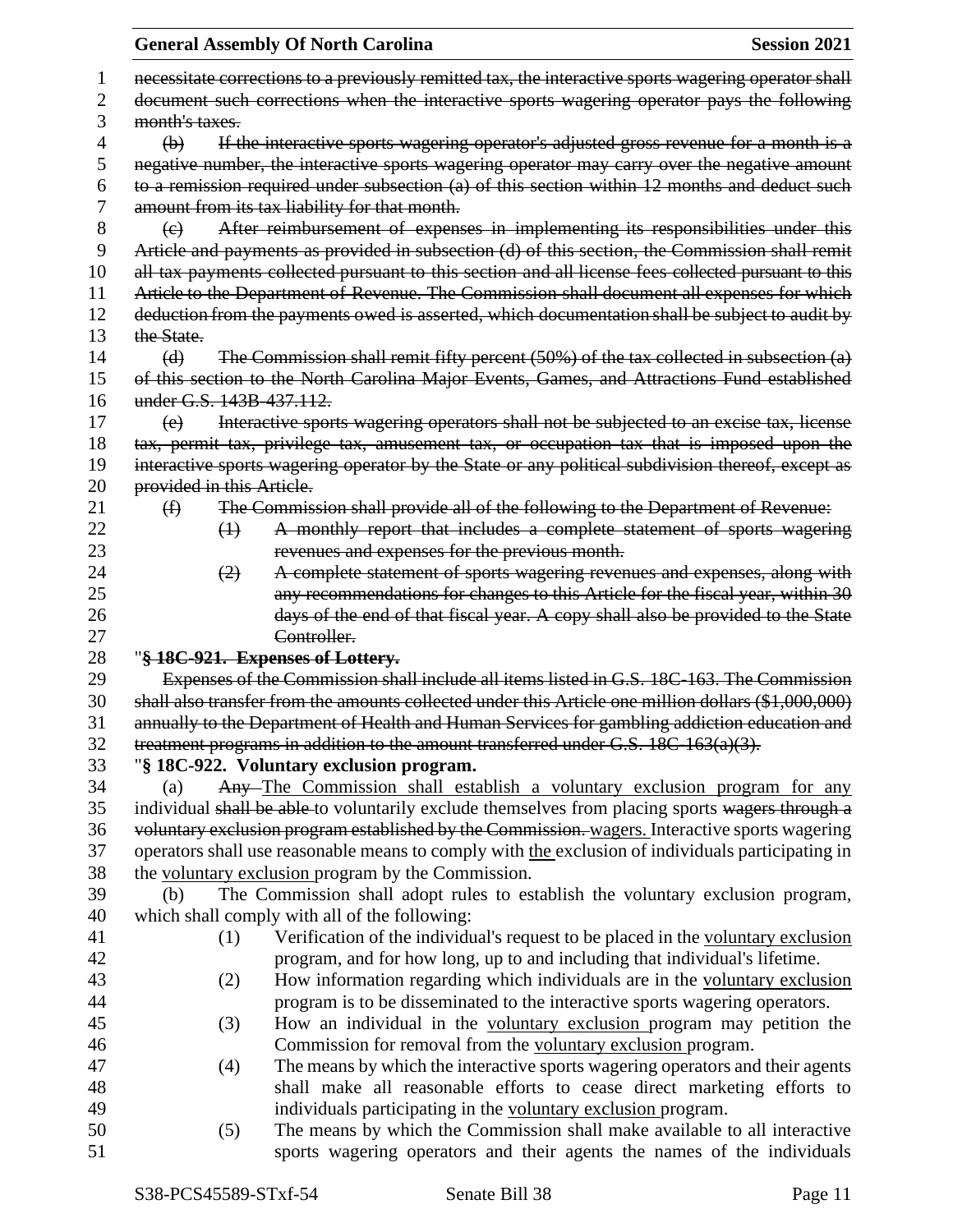| <b>General Assembly Of North Carolina</b>                                                                                                         | <b>Session 2021</b> |
|---------------------------------------------------------------------------------------------------------------------------------------------------|---------------------|
| participating the voluntary exclusion program, which shall be at least<br>quarterly.                                                              |                     |
| Participation in the voluntary exclusion program shall not preclude an interactive<br>(c)                                                         |                     |
| sports wagering operator and its agents from seeking the payment of a debt accrued by the                                                         |                     |
| individual prior to participating in the voluntary exclusion program.                                                                             |                     |
| The voluntary exclusion program shall be exempt from Chapter 132 of the General<br>(d)                                                            |                     |
| Statutes and shall be treated as confidential by each interactive sports wagering operator.                                                       |                     |
| "§ 18C-923. Reserved for future codification purposes.                                                                                            |                     |
| "§ 18C-924. Risk management.                                                                                                                      |                     |
|                                                                                                                                                   |                     |
| "§ 18C-925. Reserved for future codification purposes.                                                                                            |                     |
| "§ 18C-926. Places of public accommodation.                                                                                                       |                     |
| The owner or operator of a sports facility may establish places Permanent places of<br>(a)                                                        |                     |
| public accommodation for the purpose of accessing a sports wagering platform through mobile                                                       |                     |
| devices, computer terminals, or similar access devices, the registered player's interactive account,                                              |                     |
| either directly or with assistance from a person. Each owner or operator of a sports facility shall                                               |                     |
| be limited to one place of public accommodation described under subdivision $(2)$ of subsection                                                   |                     |
| (b) of this section person, may be associated with each sports facility.                                                                          |                     |
| Places Permanent places of public accommodation allowed permitted under this<br>(b)                                                               |                     |
| section shall be located as follows:                                                                                                              |                     |
| On the property containing of the sports facility.<br>(1)                                                                                         |                     |
| On-No more than one place of public accommodation may be on other<br>(2)                                                                          |                     |
| property owned or controlled by the owner or operator of the sports facility or                                                                   |                     |
| an affiliated entity of the owner or operator of the sports facility that is located                                                              |                     |
| within a one-half mile radius of the sports facility a sports facility defined in                                                                 |                     |
| G.S. 18C-901(15)a. or G.S. 18C-901(15)c.                                                                                                          |                     |
| No more than one place of public accommodation may be on other property<br>(3)                                                                    |                     |
| owned or controlled by the owner or operator of the sports facility that is                                                                       |                     |
| located within a one and one-half mile radius of a sports facility defined in                                                                     |                     |
| G.S. $18C-901(15)b$ .                                                                                                                             |                     |
| Nothing in this section shall be construed to exempt a place of public accommodation<br>(c)                                                       |                     |
| from the provisions of any other law that may be enforceable. A place of public accommodation                                                     |                     |
| may be either a permanent establishment or a temporary establishment associated with a specific<br>sporting event of a series of sporting events. |                     |
| All sports wagers made at a place of public accommodation shall be placed via an<br>(d)                                                           |                     |
| interactive account as described in G.S. 18C-912. Mobile devices, computer terminals, similar                                                     |                     |
| devices, and cashiers used to operate the place of public accommodation shall have the ability to                                                 |                     |
| accept and distribute cash and cash equivalents.equivalents and distribute cash or cash                                                           |                     |
| equivalents; however, only a cashier may distribute something of monetary value to the registered                                                 |                     |
| player at a place of public accommodation. All cashiers that accept or distribute cash or cash                                                    |                     |
| equivalents shall be an employee of an interactive sports wagering operator.                                                                      |                     |
| A public accommodation under this section may be advertised by the owner or<br>(e)                                                                |                     |
| operator of the sports facility.                                                                                                                  |                     |
| Notwithstanding subsections (a) through (c) of this section, no more than one place<br>(f)                                                        |                     |
| of public accommodation may be temporarily established during a professional golf tournament                                                      |                     |
| as described in G.S. 18C-901(15)b. The temporary place of public accommodation need not                                                           |                     |
| comply with local ordinances under Chapter 160D of the General Statutes but shall not operate                                                     |                     |
| more than five days prior to the professional golf tournament or five days after the professional                                                 |                     |
| golf tournament.                                                                                                                                  |                     |
| "§ 18C-927. Reserved for future codification purposes.                                                                                            |                     |
| "§ 18C-928. Indian gaming; compliance with federal law.                                                                                           |                     |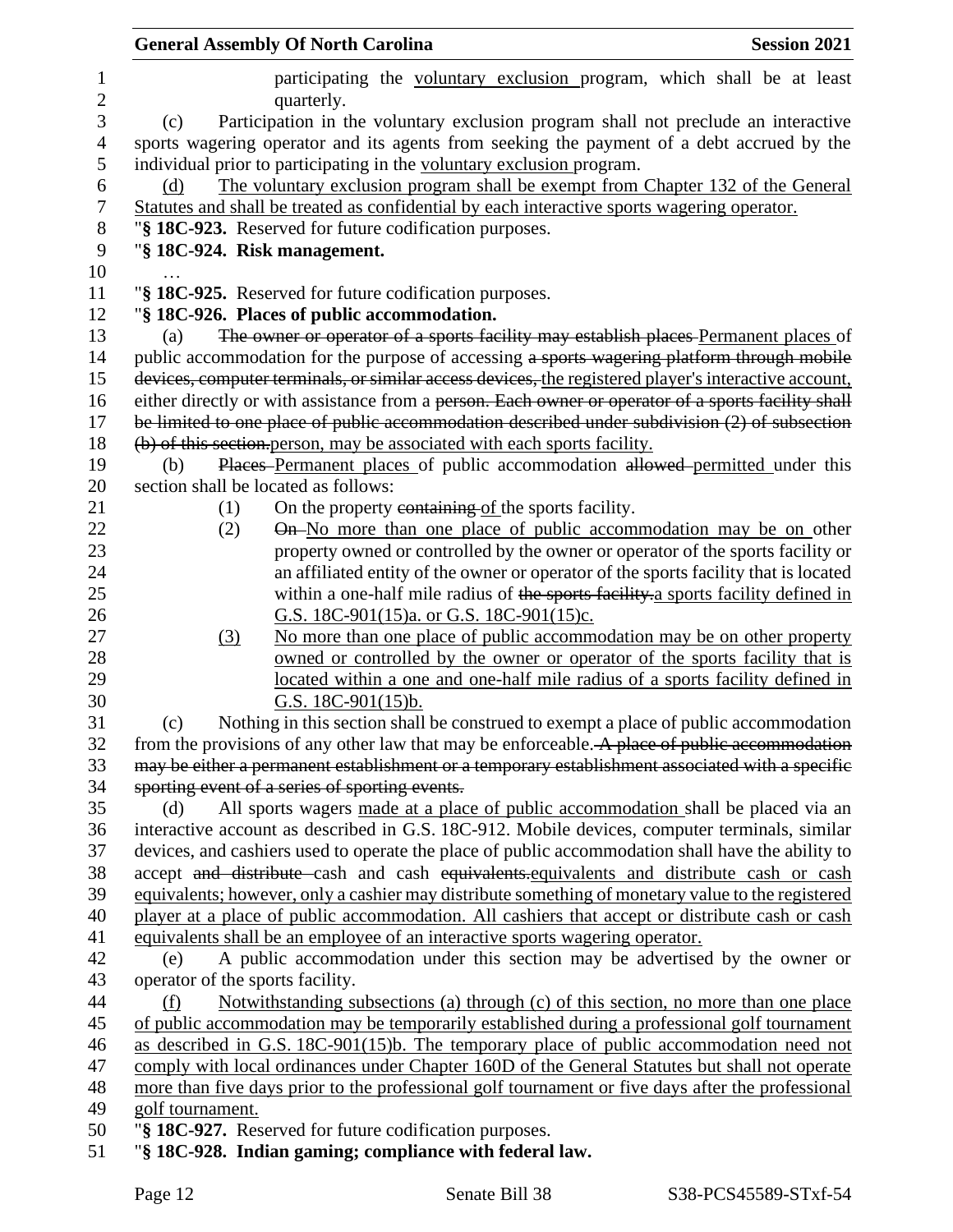## **General Assembly Of North Carolina Session 2021**  (a) All sports wagering authorized under this Article shall be initiated, received, and 2 otherwise made within this State unless otherwise determined by the Commission in accordance with applicable federal and State laws. Consistent with the intent of the United States Congress as articulated in the Unlawful Internet Gambling Enforcement Act of 2006 (31 U.S.C. § 5361 et seq.), the intermediate routing of electronic data relating to intrastate sports wagering authorized under this Article shall not determine the location or locations in which such sports wagers are initiated, received, or otherwise made.initiated and received. (b) All activities authorized by this Article shall be deemed to be conducted solely under the authority of this Article and not under the federal Indian Gaming Regulatory Act, 25 U.S.C. § 2701 et seq. (c) A Without application under G.S. 18C-904, a tribal gaming enterprise shall be deemed a licensed interactive sports wagering operator upon the occurrence of all of the following: (1) Submission of a completed application to the Commission. (2) Payment to the Commission of any application and renewal fees as provided in this Article. (3) Agreement by the tribal gaming enterprise, in a form as prescribed by the Commission: a. To adhere to the requirements of this Article and to the regulations 20 adopted by the Commission with respect to interactive sports wagering. 22 b. To submit to the Commission's enforcement of this Article and any implementing of the rules, including waiver of any applicable tribal sovereign immunity for the sole and limited purpose of such enforcement. 26 c. To collect and pay all taxes imposed by this Article.Article 2E of Chapter 105 of the General Statutes. d. To not offer or conduct any interactive gambling other than the interactive sports wagering authorized by this Article unless specifically otherwise authorized by law. e. To locate any server or other information technology equipment directly related to the placing of sports wagers that is used by the tribal gaming enterprise and its agents to accept interactive sports wagering authorized by this Article on land that is not Indian lands and which, upon request, shall be accessible by the Commission, Department of Revenue, and State law enforcement. The location of all other technology and servers used by a tribal gaming enterprise in connection with sports wagering authorized by this act shall be approved by the Commission. …." **SECTION 2.(a)** If Senate Bill 688, 2021 Regular Session, becomes law, the lead-in language to Section 2 of that act reads as rewritten: "**SECTION 2.** Article 10B Article 10 of Chapter 143B of the General Statutes is amended by adding a Part to read:" **SECTION 2.(b)** If Senate Bill 688, 2021 Regular Session, becomes law, G.S. 143B-437.112(b), as enacted by that act, reads as rewritten: "(b) Effective July 1 of each calendar year, the funds remitted to the Fund by the Secretary of Revenue from the privilege tax on sports wagering pursuant to G.S. 105-113.128 are appropriated for this purpose. In addition to the amounts remitted to the Fund pursuant to G.S. 18C-920(d), G.S. 105-113.128, the General Assembly shall determine any additional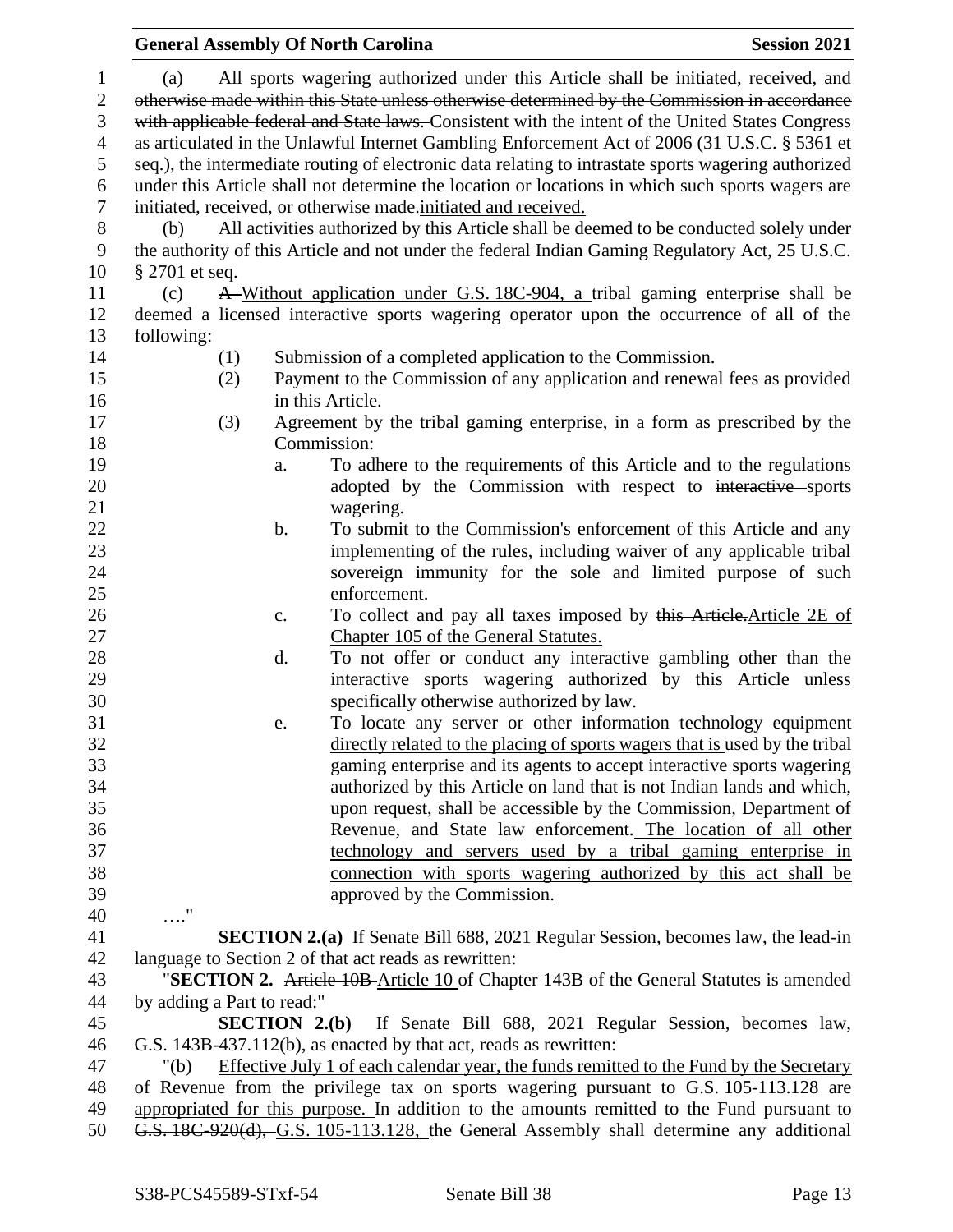| $\mathbf{1}$     | amount appropriated to the Fund. Agreements entered under this section are subject to                |
|------------------|------------------------------------------------------------------------------------------------------|
| $\overline{2}$   | appropriations."                                                                                     |
| 3                | <b>SECTION 2.(c)</b> If Senate Bill 688, 2021 Regular Session, becomes law,                          |
| $\overline{4}$   | G.S. 143B-437.111(4), as enacted by that act, reads as rewritten:                                    |
| 5                | Major event. - An entertainment, musical, political, sporting, or theatrical<br>$^{\prime\prime}(4)$ |
| 6                | event that satisfies the following conditions:                                                       |
| $\boldsymbol{7}$ | The event is held either of the following:<br>a.                                                     |
| $8\,$            | Held at a sports facility or is an facility.                                                         |
| 9                | $\frac{1}{2}$<br>An event sponsored by the National Association for Stock Car                        |
| 10               | Auto Racing, the Ladies Professional Golf Association, the                                           |
| 11               | Professional Golfers' Association of America, the PGA Tour,                                          |
| 12               | or the United States Golf Association.                                                               |
| 13               | The event is not held more often than annually.<br>b.                                                |
| 14               | The location of the event is determined by a site selection organization<br>c.                       |
| 15               | through a competitive process.                                                                       |
| 16               | The site selection organization considered multiple sites located<br>$\mathbf{d}$ .                  |
| 17               | outside of the State for the event.                                                                  |
| 18               | The site selection organization selected a site within this State as the<br>e.                       |
| 19               | sole location for the event."                                                                        |
| 20               | <b>SECTION 3.(a)</b> If Senate Bill 688, 2021 Regular Session, becomes law,                          |
| 21               | G.S. $18C-114(a)(8)$ , as amended by that act, reads as rewritten:                                   |
| 22               | To charge a fee of potential contractors, of lottery contractors, of lottery<br>"(8)                 |
| 23               | retailers, and of interactive sports wagering operators licensees and potential                      |
| 24               | licensees under Article 9 of this Chapter to not exceed the cost of the criminal                     |
| 25               | record check of the potential contractors and lottery contractors."                                  |
| 26               | <b>SECTION 3.(b)</b> If Senate Bill 688, 2021 Regular Session, becomes law,                          |
| 27               | G.S. 18C-120(b)(2), as amended by that act, reads as rewritten:                                      |
| 28               | To conduct a background investigation, including a criminal history record<br>"(2)                   |
| 29               | check, of applicants for employment with the Commission, interactive sports                          |
| 30               | wagering operators licensees under Article 9 of this Chapter, lottery                                |
| 31               | contractors, lottery retailers, and lottery potential contractors, which may                         |
| 32               | include a search of the State and National Repositories of Criminal Histories                        |
| 33               | based on the fingerprints of applicants."                                                            |
| 34               | <b>SECTION 3.(c)</b> If Senate Bill 688, 2021 Regular Session, becomes law,                          |
| 35               | G.S. 143B-947, as amended by that act, reads as rewritten:                                           |
| 36               | "§ 143B-947. Criminal record checks for the North Carolina State Lottery Commission                  |
| 37               | and its Director.                                                                                    |
| 38               | The Department of Public Safety may provide to the North Carolina State Lottery                      |
| 39               | Commission and to its Director from the State and National Repositories of Criminal Histories        |
| 40               | the criminal history of any prospective employee of the Commission, any potential contractor,        |
| 41               | and any licensee or prospective interactive sports wagering operator or service provider licensee    |
| 42               | under Article 9 of Chapter 18C of the General Statutes. The North Carolina State Lottery             |
| 43               | Commission or its Director shall provide to the Department of Public Safety, along with the          |
| 44               | request, the fingerprints of the prospective employee of the Commission, or of the potential         |
| 45               | contractor, individual, a form signed by the prospective employee of the Commission, or of the       |
| 46               | potential contractor individual consenting to the criminal record check and use of fingerprints      |
| 47               | and other identifying information required by the State and National Repositories, and any           |
| 48               | additional information required by the Department of Public Safety. The fingerprints of the          |
| 49               | prospective employee of the Commission, or potential contractor, or potential interactive sports     |
| 50               | wagering operator, individual shall be forwarded to the State Bureau of Investigation for a search   |
| 51               | of the State's criminal history record file, and the State Bureau of Investigation shall forward a   |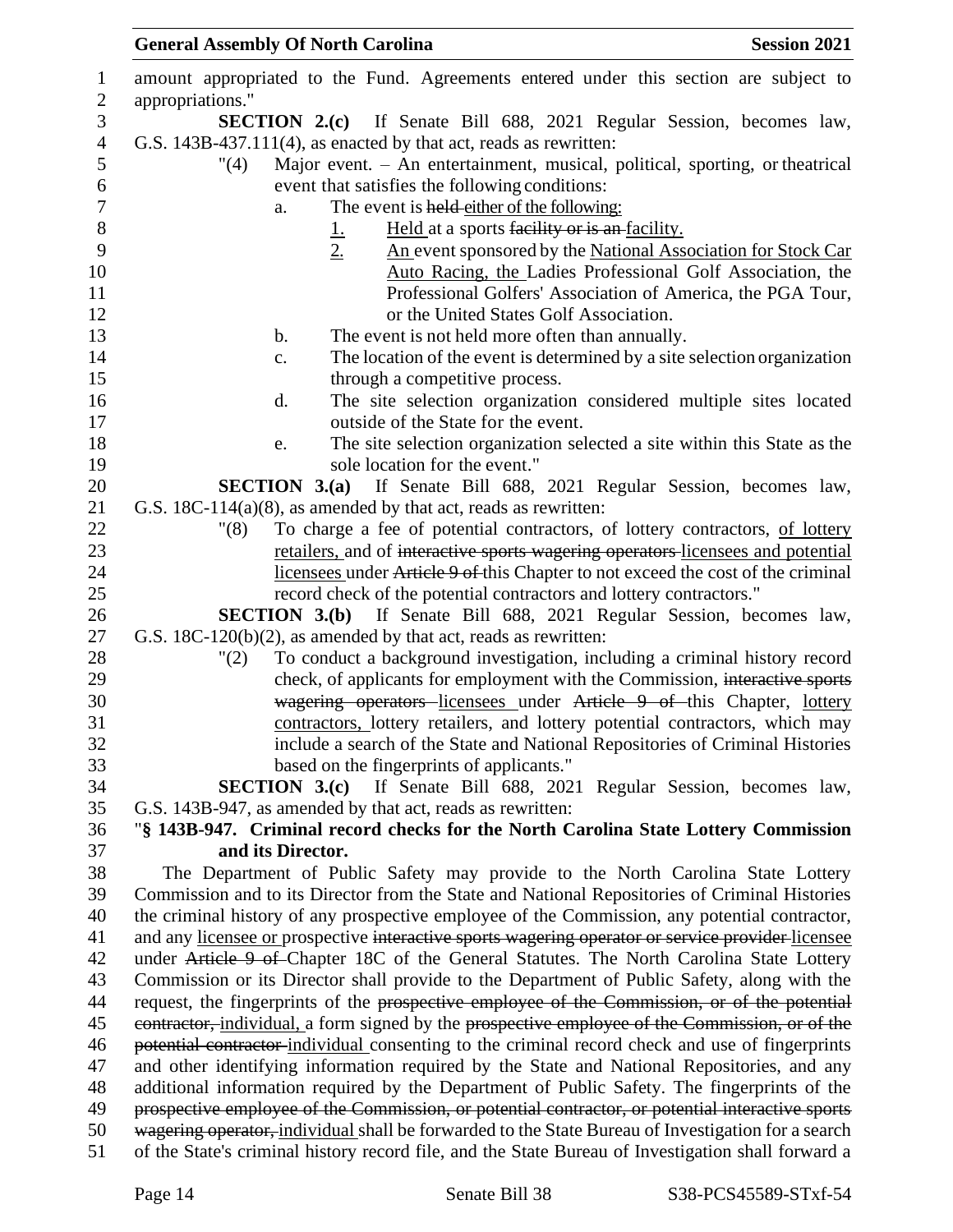#### **General Assembly Of North Carolina Session 2021**

 set of fingerprints to the Federal Bureau of Investigation for a national criminal history record check. The North Carolina State Lottery Commission and its Director shall remit any fingerprint information retained by the Commission to alcohol law enforcement agents appointed under Article 5 of Chapter 18B of the General Statutes and shall keep all information obtained pursuant to this section confidential. The Department of Public Safety shall charge a reasonable fee only for conducting the checks of the criminal history records authorized by this section." **SECTION 4.** If Senate Bill 688, 2021 Regular Session, becomes law, Sections 5 and 6 of that act read as rewritten: "**SECTION 5.** The Commission shall establish guidance to parties regulated by the provisions of Article 9 of Chapter 18C of the General Statutes, as enacted by this act. Such guidance shall address the application of Article 9 of Chapter 18C of the General Statutes, as enacted by this act, to electronic sports with due consideration to the key role of game publishers as creators of the underlying video game. The Commission may accept and issue applications for licensure in accordance with Article 9 of Chapter 18C of the General Statutes, as enacted by this 15 act, in order that licensees may begin operations on January 1, 2022. January 1, 2023. If more than 12 completed applications are received, the Commission in its discretion shall select and 17 notify, no later than December 1, 2021, notify the qualified applicants it determines will best serve the public interest in maximizing revenue to the State, while preserving the integrity of sports wagering and ensuring accountability and preserving the public trust in licensed sports 20 wagering activities. No license issued by the Commission shall become effective prior to January 1, 2022, but prior to January 1, 2022, notified licensees may establish structure and operations to begin sports wagering on January 1, 2022.January 1, 2023. "**SECTION 6.** Sections 1 through 4 of this act become effective January 1, 2022. January 1, 2023. Except as otherwise provided, this act is effective when it becomes law." **SECTION 5.(a)** If Senate Bill 688, 2021 Regular Session, becomes law, Chapter 105 of the General Statutes is amended by adding a new Article to read: "Article 2E. "Privilege Tax on Interactive Sports Wagering Operators. "**§ 105-113.125. Definitions.** The definitions of G.S. 18C-901 apply to this Article. "**§ 105-113.126. Privilege tax on interactive sports wagering operators.** 32 (a) Tax. – A privilege tax at the rate of fourteen percent  $(14%)$  is imposed on an interactive sports wagering operator for the privilege of doing business in this State. The tax is imposed on the value of the privilege conferred upon the interactive sports wagering operator by the State by the granting of a license under Article 9 of Chapter 18C of the General Statutes. (b) Determination of Value. – The value of the privilege conferred upon the interactive sports wagering operator is the gross wagering revenue of the operator as adjusted under this subsection. No income, revenue, or expenses of the interactive sports wagering operator other than those specified in this subsection are used to determine the value of the privilege conferred upon the operator. The value of the privilege conferred upon the interactive sports wagering operator is the gross wagering revenue less the following expenses: (1) All cash or cash equivalents paid out as winnings to registered players. (2) The costs paid by an interactive sports wagering operator for any personal property distributed to a registered player as a result of a sports wager. (3) The cash value of any bonuses or promotional credits provided to registered players that are then returned to an interactive sports wagering operator in the form of a deposit or wager as follows: a. Until January 1, 2024, without limitation. 49 b. On or after January 1, 2024, through December 31, 2024, not to exceed two and one-half percent (2.5%) of gross wagering revenue.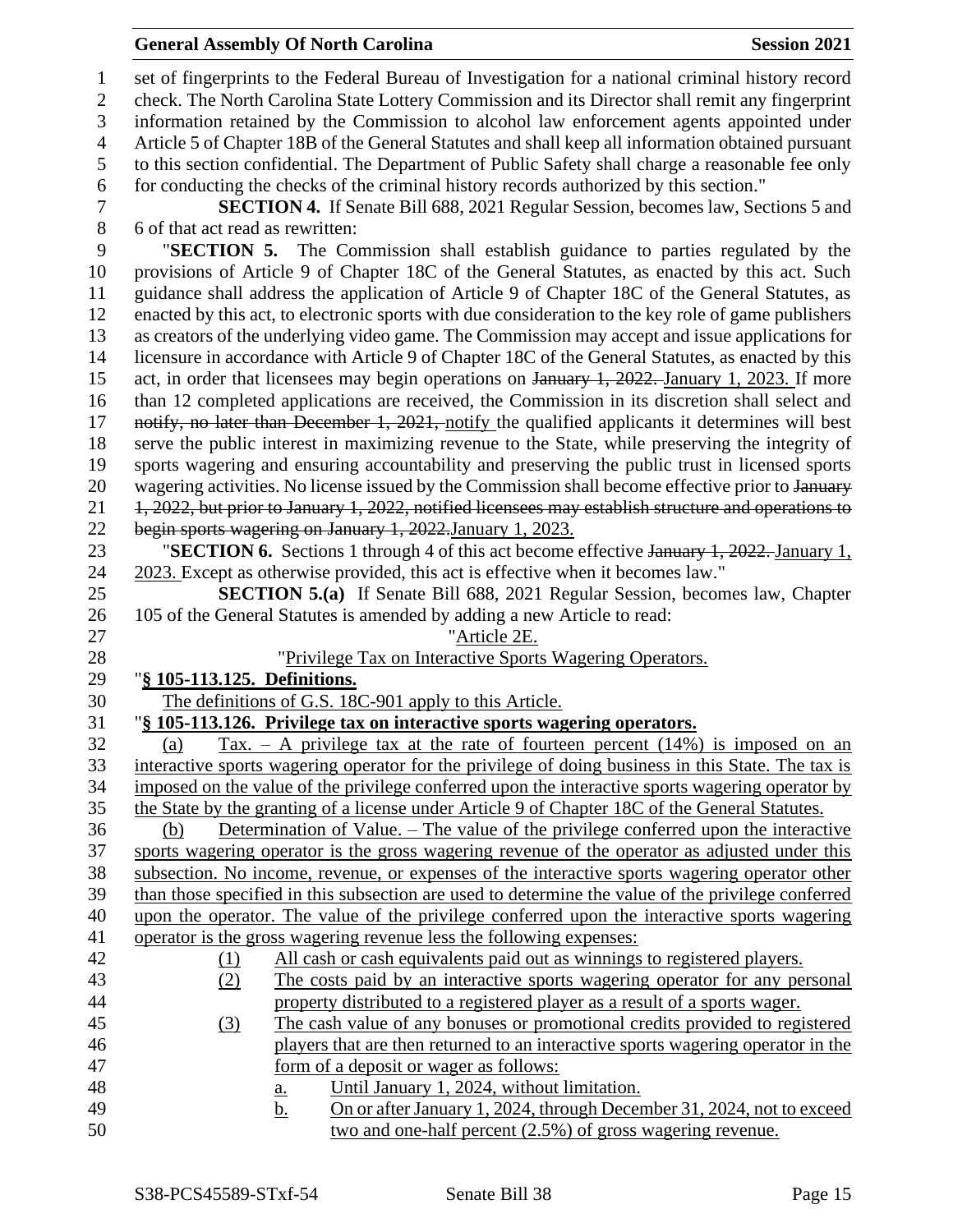| <b>General Assembly Of North Carolina</b><br><b>Session 2021</b>                                                                                                                          |  |
|-------------------------------------------------------------------------------------------------------------------------------------------------------------------------------------------|--|
| On or after January 1, 2025, through December 31, 2025, not to exceed<br>$\underline{c}$ .                                                                                                |  |
| two percent $(2\%)$ of gross wagering revenue.                                                                                                                                            |  |
| On or after January 1, 2026, not allowed.<br><u>d.</u>                                                                                                                                    |  |
| Actual uncollectible receivables from registered players, not to exceed four<br>(4)                                                                                                       |  |
| percent (4%) of gross wagering revenue.                                                                                                                                                   |  |
| Excise tax payments on sports wagers included in gross wagering revenue<br>(5)                                                                                                            |  |
| remitted to the federal government.                                                                                                                                                       |  |
| Return. – Taxes levied by this Article are due when a return is required to be filed.<br>(c)                                                                                              |  |
| The return is due on a monthly basis. A monthly return is due by the twentieth day of the month                                                                                           |  |
| following the calendar month covered by the return. A return is filed on a form prescribed by the                                                                                         |  |
| Secretary.                                                                                                                                                                                |  |
| $\frac{\text{Records.}}{\text{Area}}$ – A person who is required to file a return under this Article must keep a<br>(d)                                                                   |  |
| record of all documents used to determine information the person provides in a return. These                                                                                              |  |
| records shall be open at all times for inspection by the Secretary or an authorized representative                                                                                        |  |
| of the Secretary and shall be kept for the applicable period of statute of limitations as set forth                                                                                       |  |
| under G.S. 105-241.6 or G.S. 105-241.8.                                                                                                                                                   |  |
| <u>Refund. – An interactive sports wagering operator is allowed a refund of the tax paid</u><br>(e)                                                                                       |  |
| under this section on a sports wager that has been refunded to the registered player. The Secretary                                                                                       |  |
| shall prescribe the manner in which a taxpayer may request a refund under this subsection, which                                                                                          |  |
| may include allowing a credit for the amount refunded on a subsequent monthly return required                                                                                             |  |
| under this section.                                                                                                                                                                       |  |
| "§ 105-113.127. Bond or irrevocable letter of credit.                                                                                                                                     |  |
| The Secretary may require an interactive sports wagering operator to furnish a bond in an                                                                                                 |  |
| amount that adequately protects the State from an interactive sports wagering operator's failure                                                                                          |  |
| to pay taxes due under this Article. A bond must be conditioned on compliance with this Article,                                                                                          |  |
| payable to the State, and in the form required by the Secretary. The amount of the bond is two                                                                                            |  |
| times the interactive sports wagering operator's expected monthly tax liability under this Article,                                                                                       |  |
| as determined by the Secretary, provided the amount of the bond may not be less than fifty                                                                                                |  |
| thousand dollars (\$50,000) and may not be more than two million dollars (\$2,000,000). The                                                                                               |  |
| Secretary should periodically review the sufficiency of bonds required of interactive sports<br>wagering operators and increase the amount of a required bond when the amount of the bond |  |
| furnished no longer covers the anticipated tax liability of the interactive sports wagering operator                                                                                      |  |
| and decrease the amount when the Secretary determines that a smaller bond amount will                                                                                                     |  |
| adequately protect the State from loss.                                                                                                                                                   |  |
| For purposes of this section, an interactive sports wagering operator may substitute an                                                                                                   |  |
| irrevocable letter of credit for the secured bond required by this section. The letter of credit must                                                                                     |  |
| be issued by a commercial bank acceptable to the Secretary and available to the State as a                                                                                                |  |
| beneficiary. The letter of credit must be in a form acceptable to the Secretary, conditioned upon                                                                                         |  |
| compliance with this Article, and in the amounts stipulated in this section.                                                                                                              |  |
| "§ 105-113.128. Use of tax proceeds.                                                                                                                                                      |  |
| The Secretary shall distribute the taxes collected under this Article, less the allowance to the                                                                                          |  |
| Department of Revenue and reimbursement to the Lottery Commission for administrative                                                                                                      |  |
| expenses, in accordance with this section. The Secretary may retain the cost of collection by the                                                                                         |  |
| Department, not to exceed five hundred thousand dollars (\$500,000) a year, as reimbursement to                                                                                           |  |
| the Department. The Lottery Commission shall, no later than 20 days after the end of the month,                                                                                           |  |
| notify the Department of its expenses from administering the provisions of Article 9 of Chapter                                                                                           |  |
| 18C of the General Statutes from the previous month. The Department shall reimburse the                                                                                                   |  |
| Lottery Commission from the tax revenues collected under this Article no later than the end of                                                                                            |  |
| the month in which the Department was notified. The remainder of the net proceeds of the tax                                                                                              |  |
| collected under this Article are to be credited in the following priority:                                                                                                                |  |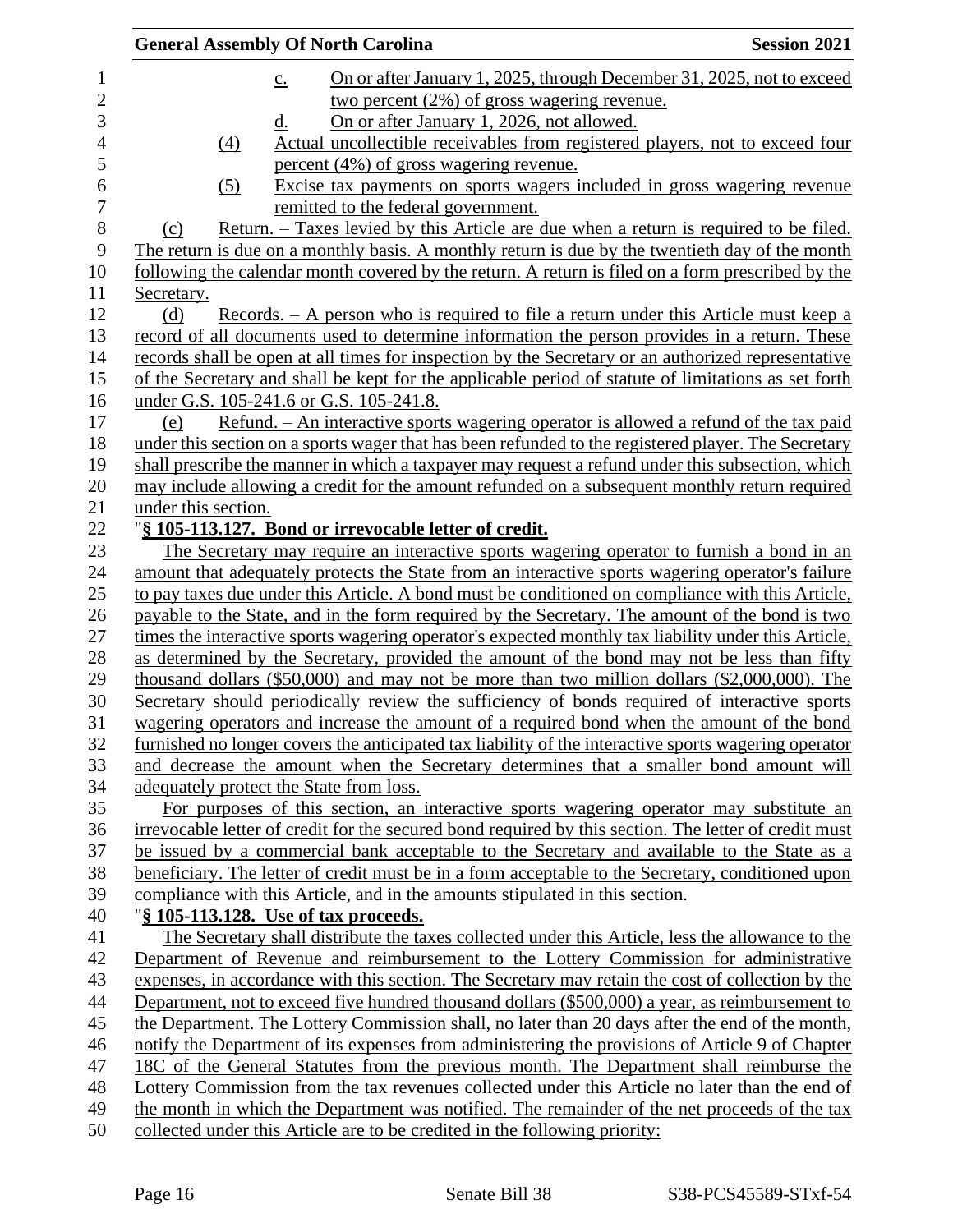|          |        | <b>General Assembly Of North Carolina</b>                                                                               | <b>Session 2021</b> |
|----------|--------|-------------------------------------------------------------------------------------------------------------------------|---------------------|
|          | (1)    | Two million dollars (\$2,000,000) annually to the Department of Health and                                              |                     |
|          |        | Human Services for gambling addiction education and treatment programs.                                                 |                     |
|          | (2)    | Five hundred thousand dollars (\$500,000) annually to the North Carolina                                                |                     |
|          |        | Parks and Recreation Authority for grants of five thousand dollars (\$5,000)                                            |                     |
|          |        | per county for youth sports development. If there are not sufficient funds for                                          |                     |
|          |        | each county to receive a grant of five thousand dollars (\$5,000), the amount                                           |                     |
|          |        | of each grant shall be reduced by the same proportion so that all counties                                              |                     |
|          |        |                                                                                                                         |                     |
|          |        | receive a grant of the same amount.                                                                                     |                     |
|          | (3)    | Of the remaining proceeds, as follows:                                                                                  |                     |
|          |        | Ten percent (10%) annually to be distributed equally among the<br>$\underline{a}$ .                                     |                     |
|          |        | institutions listed in this sub-subdivision to support collegiate athletic                                              |                     |
|          |        | departments. The institutions are listed as follows:                                                                    |                     |
|          |        | Elizabeth City State University.                                                                                        |                     |
|          |        | Fayetteville State University.                                                                                          |                     |
|          |        | North Carolina Agricultural & Technical State University.                                                               |                     |
|          |        | $\frac{1}{2}$<br>$\frac{2}{3}$<br>$\frac{4}{4}$<br>$\frac{5}{5}$<br>$\frac{6}{5}$<br>North Carolina Central University. |                     |
|          |        | University of North Carolina at Asheville.                                                                              |                     |
|          |        | University of North Carolina at Pembroke.                                                                               |                     |
|          |        | 7.<br>Winston-Salem State University.                                                                                   |                     |
|          |        | Thirty percent (30%) to the North Carolina Major Events, Games, and<br><u>b.</u>                                        |                     |
|          |        | Attractions Fund established under G.S. 143B-437.112.                                                                   |                     |
|          |        | Sixty percent (60%) to the General Fund."<br>c.                                                                         |                     |
|          |        | <b>SECTION 5.(b)</b> This section becomes effective January 1, 2023, and applies to gross                               |                     |
|          |        | wagering revenue received on or after that date.                                                                        |                     |
|          |        | <b>SECTION 6.(a)</b> If Senate Bill 688, 2021 Regular Session, becomes law,                                             |                     |
|          |        | G.S. 18C-114 reads as rewritten:                                                                                        |                     |
|          |        | "§ 18C-114. Powers and duties of the Commission.                                                                        |                     |
| (a)      |        | The Commission shall have the following powers and duties:                                                              |                     |
|          | .      |                                                                                                                         |                     |
|          | (14)   | To adopt and implement any rules necessary to carry out the provisions of this                                          |                     |
|          |        | Chapter, resolving any conflicts in this Chapter to the best interest of the State.                                     |                     |
| $\cdots$ |        |                                                                                                                         |                     |
| (c)      |        | The Commission and the Department of Revenue may agree to exchange any data                                             |                     |
|          |        | necessary to enforce and administer Article 9 of this Chapter and Article 2E of Chapter 105 of                          |                     |
|          |        | the General Statutes, including information deemed necessary to perform an audit of a licensee                          |                     |
|          |        | or taxpayer under those Articles."                                                                                      |                     |
|          |        | <b>SECTION 6.(b)</b> If Senate Bill 688, 2021 Regular Session, becomes law,                                             |                     |
|          |        | G.S. $105-259(b)(33)$ reads as rewritten:                                                                               |                     |
|          | " (33) | To provide to the North Carolina State Lottery Commission the information                                               |                     |
|          |        | required under G.S. 18C-141.G.S. 18C-141 or<br>agreed                                                                   | upon<br>under       |
|          |        | G.S. $18C-114(c)$ ."                                                                                                    |                     |
|          |        | SECTION 6.(c) If Senate Bill 688, 2021 Regular Session, becomes law, Article 37                                         |                     |
|          |        | of Chapter 14 of the General Statutes is amended by adding a new section to read:                                       |                     |
|          |        | "§ 14-309.3. Sports wagering exempt.                                                                                    |                     |
|          |        | This Article shall not apply to sports wagering lawfully conducted in compliance with Article                           |                     |
|          |        | 9 of Chapter 18C of the General Statutes."                                                                              |                     |
|          |        | <b>SECTION 6.(d)</b> If Senate Bill 688, 2021 Regular Session, becomes law,                                             |                     |
|          |        | G.S. 14-309.20 reads as rewritten:                                                                                      |                     |
|          |        | "§ 14-309.20. Greyhound racing prohibited.                                                                              |                     |
| (a)      |        | No person shall hold, conduct, or operate any greyhound races for public exhibition                                     |                     |